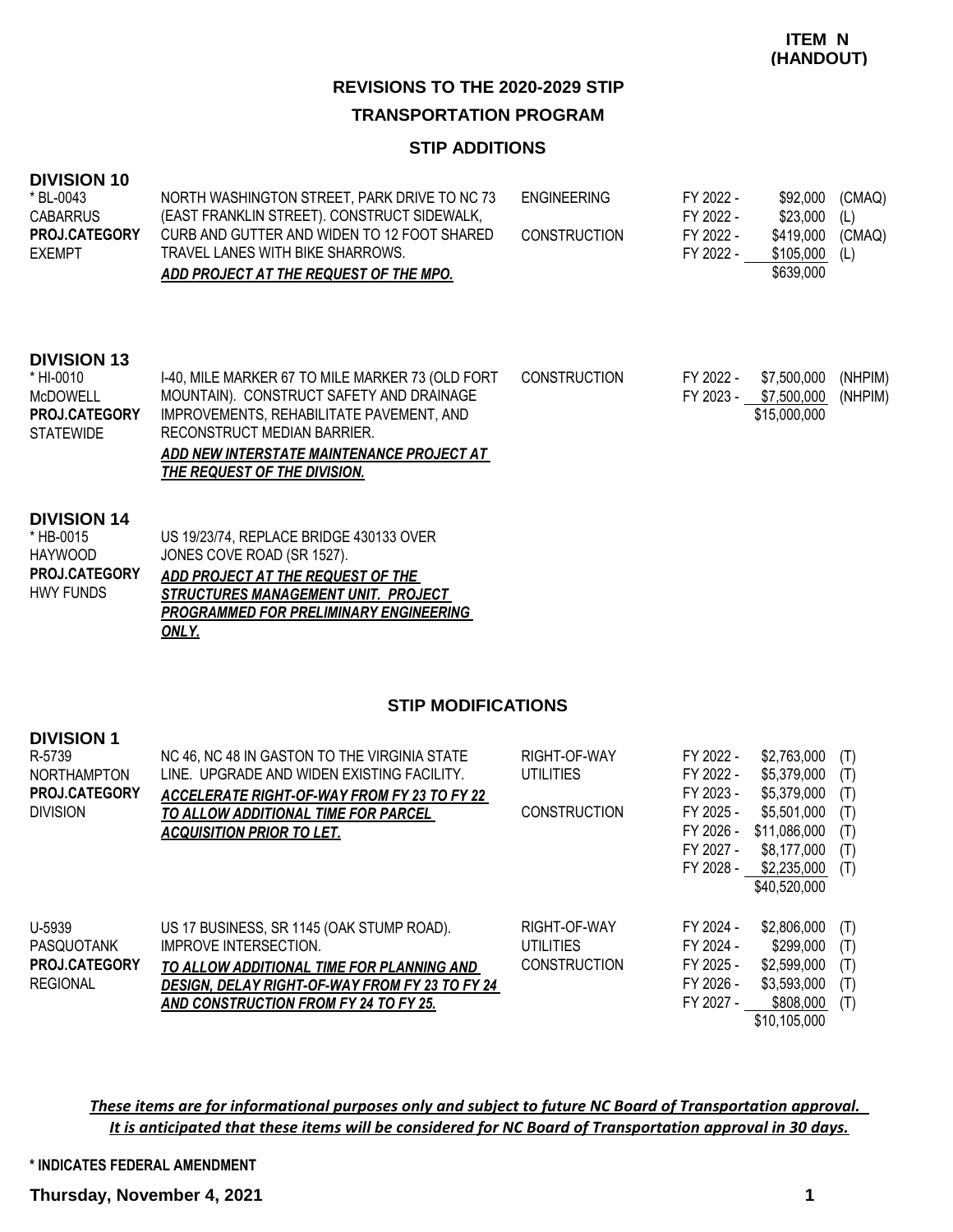#### **STIP MODIFICATIONS**

| <b>DIVISION 2</b><br>B-5612<br><b>PITT</b><br>PROJ.CATEGORY<br><b>REGIONAL</b>      | NC 222, REPLACE BRIDGE 730024 OVER TAR RIVER.<br><b>ACCELERATE CONSTRUCTION FROM FY 28 TO FY 23</b><br>AT THE REQUEST OF STRUCTURES MANAGEMENT.                                                                           | <b>CONSTRUCTION</b>                 | FY 2023 -<br>FY 2024 -                                                                  | \$2,117,000<br>\$6,026,000<br>FY 2025 - \$2,456,000<br>\$10,599,000                                      | (T)<br>(T)<br>(T)                                |
|-------------------------------------------------------------------------------------|---------------------------------------------------------------------------------------------------------------------------------------------------------------------------------------------------------------------------|-------------------------------------|-----------------------------------------------------------------------------------------|----------------------------------------------------------------------------------------------------------|--------------------------------------------------|
| R-5816<br><b>CARTERET</b><br>PROJ.CATEGORY<br><b>REGIONAL</b>                       | NC 58 (WEST FORT MACON), ATLANTIC BEACH<br>CAUSEWAY. ADD RIGHT TURN LANE.<br>TO ALLOW ADDITIONAL TIME FOR RIGHT-OF-WAY<br><b>ACQUISITION, DELAY CONSTRUCTION FROM FY 22 TO</b><br>FY 23.                                  | <b>CONSTRUCTION</b>                 | FY 2023 -<br>FY 2024 -                                                                  | \$645,000<br>\$180,000<br>\$825,000                                                                      | (T)<br>(T)                                       |
| <b>DIVISION 3</b><br>*B-4636<br><b>SAMPSON</b><br>PROJ.CATEGORY<br><b>STATEWIDE</b> | NC 24, REPLACE BRIDGE 810056 OVER SIX RUNS<br>CREEK.<br><b>ACCELERATE CONSTRUCTION FROM FY 26 TO FY 23</b><br>AT THE REQUEST OF STRUCTURES MANAGEMENT.                                                                    | <b>CONSTRUCTION</b>                 | FY 2023 -<br>FY 2024 -                                                                  | \$2,603,000<br>\$3,297,000<br>\$5,900,000                                                                | (NHPB)<br>(NHPB)                                 |
| B-6049<br><b>SAMPSON</b><br>PROJ.CATEGORY<br><b>DIVISION</b>                        | SR 1206 (WRIGHT BRIDGE ROAD), REPLACE BRIDGE<br>810072 OVER GREAT COHARIE CREEK.<br>AT THE REQUEST OF STRUCTURES MANAGEMENT.<br>DELAY RIGHT-OF-WAY FROM FY 22 TO FY 23.                                                   | RIGHT-OF-WAY<br><b>CONSTRUCTION</b> | FY 2023 -<br>FY 2023 -<br>FY 2024 -<br>FY 2025 -                                        | \$340,000<br>\$401,000<br>\$2,788,000<br>\$211,000<br>\$3,740,000                                        | (BGOFF)<br>(BGOFF)<br>(BGOFF)<br>(BGOFF)         |
| P-5740B<br><b>NEW HANOVER</b><br>PROJ.CATEGORY<br><b>STATEWIDE</b>                  | CSX SE LINE, IMPROVEMENTS TO HIGHWAY GRADE<br>CROSSINGS, CLOSE AND IMPROVE VARIOUS EXISTING<br>AT-GRADE CROSSINGS.<br>TO ALLOW ADDITIONAL TIME FOR PLANNING AND<br><b>DESIGN, DELAY CONSTRUCTION FROM FY 22 TO FY 23.</b> | RIGHT-OF-WAY<br><b>CONSTRUCTION</b> | FY 2022 -<br>FY 2023 -<br>FY 2023 -<br>FY 2024 -<br>FY 2024 -<br>FY 2025 -<br>FY 2025 - | \$600,000<br>\$25,000<br>\$18,000<br>\$2,214,000<br>\$1,570,000<br>\$305,000<br>\$217,000<br>\$4,949,000 | (T)<br>(DP)<br>(T)<br>(DP)<br>(T)<br>(DP)<br>(T) |

*These items are for informational purposes only and subject to future NC Board of Transportation approval. It is anticipated that these items will be considered for NC Board of Transportation approval in 30 days.*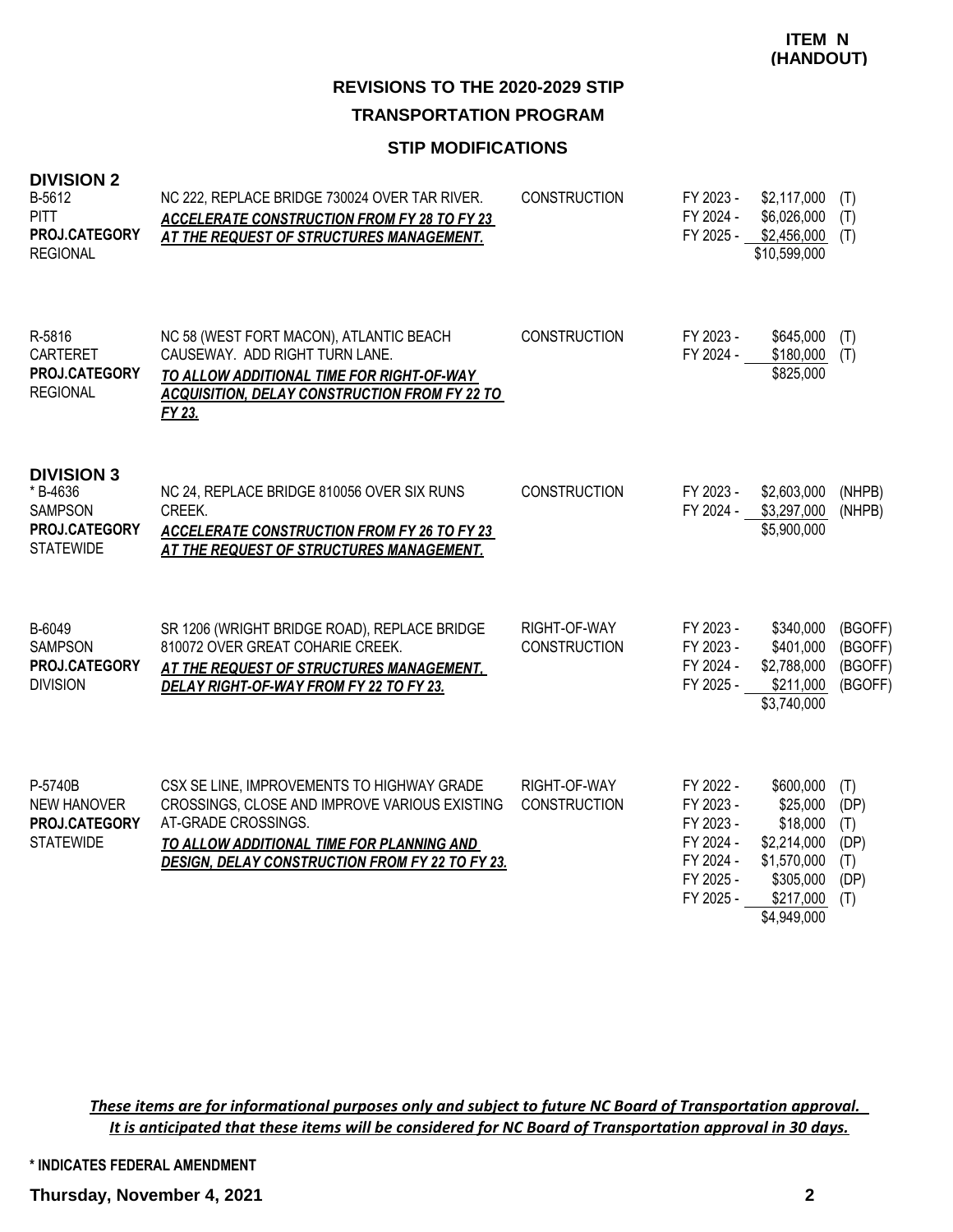#### **STIP MODIFICATIONS**

| <b>DIVISION 3</b><br>U-5791A<br>ONSLOW<br>PROJ.CATEGORY<br><b>DIVISION</b>                                    | SR 2714, NC 53 (WESTERN BOULEVARD) TO SR 1324<br>(RAMSEY ROAD).<br>TO ALLOW ADDITIONAL TIME FOR PLANNING AND<br>DESIGN, DELAY RIGHT-OF-WAY FROM FY 22 TO FY 24<br>AND CONSTRUCTION FROM FY 24 TO FY 26.                                                   | RIGHT-OF-WAY<br><b>UTILITIES</b><br><b>CONSTRUCTION</b> | FY 2024 -<br>FY 2024 -<br>AFTER FY 2029<br>FY 2026 -<br>FY 2027 -<br>FY 2028 - | \$6,707,000<br>\$1,963,000<br>\$3,371,000<br>\$387,000<br>\$12,774,000<br>\$13,006,000<br>FY 2029 - \$9,163,000<br>\$47,371,000 | (T)<br>(T)<br>(T)<br>(T)<br>(T)<br>(T)<br>(T) |
|---------------------------------------------------------------------------------------------------------------|-----------------------------------------------------------------------------------------------------------------------------------------------------------------------------------------------------------------------------------------------------------|---------------------------------------------------------|--------------------------------------------------------------------------------|---------------------------------------------------------------------------------------------------------------------------------|-----------------------------------------------|
| W-5803A<br><b>NEW HANOVER</b><br>PROJ.CATEGORY<br><b>STATEWIDE</b>                                            | US 74, US 74 (EASTWOOD ROAD) AT US 17 (MILITARY<br>CUTOFF ROAD), AND US 74 (EASTWOOD ROAD) AT<br>CAVALIER DRIVE IN WILMINGTON. UPGRADE<br>PEDESTRIAN SIGNALS.<br><b>AT THE REQUEST OF THE DIVISION, DELAY</b><br><b>CONSTRUCTION FROM FY 22 TO FY 23.</b> | <b>CONSTRUCTION</b>                                     | FY 2023 -                                                                      | \$42,000<br>\$42,000                                                                                                            | (HSIP)                                        |
| W-5803B<br>ONSLOW<br><b>PENDER</b><br>PROJ.CATEGORY<br><b>REGIONAL</b>                                        | US 17, US 17 BETWEEN NEW HANOVER / PENDER<br>COUNTY LINE AND MILE POST 19.3 IN ONSLOW<br>COUNTY. INSTALL SHOULDER RUMBLE STRIPS.<br>AT THE REQUEST OF THE DIVISION, DELAY<br><b>CONSTRUCTION FROM FY 22 TO FY 23.</b>                                     | <b>CONSTRUCTION</b>                                     | FY 2023 -                                                                      | \$425,000<br>\$425,000                                                                                                          | (HSIP)                                        |
| W-5803C<br>ONSLOW<br>PROJ.CATEGORY<br><b>REGIONAL</b>                                                         | US 17 BUSINESS, US 17 BUSINESS (MARINE<br>BOULEVARD) AND SR 1402 (OLD BRIDGE STREET).<br>UPGRADE TRAFFIC SIGNAL, PAVEMENT MARKINGS,<br>AND IMPROVE SIGHT DISTANCE.<br>AT THE REQUEST OF THE DIVISION, DELAY<br><b>CONSTRUCTION FROM FY 22 TO FY 23.</b>   | <b>CONSTRUCTION</b>                                     | FY 2023 -                                                                      | \$82,000<br>\$82,000                                                                                                            | (HSIP)                                        |
| <b>DIVISION 4</b><br><b>HS-2004J</b><br><b>HALIFAX</b><br><b>JOHNSTON</b><br>PROJ.CATEGORY<br><b>DIVISION</b> | VARIOUS, INSTALL LONG LIFE PAVEMENT MARKINGS.<br>TO ALIGN PROJECT WITH PAVEMENT MARKING<br>SEASON, DELAY CONSTRUCTION FROM FY 21 TO FY<br>22.                                                                                                             | <b>CONSTRUCTION</b>                                     | FY 2022 -<br>FY 2023 -<br>FY 2024 -                                            | \$43,000<br>\$3,355,000<br>\$937,000<br>\$4,335,000                                                                             | (HSIP)<br>(HSIP)<br>(HSIP)                    |

*These items are for informational purposes only and subject to future NC Board of Transportation approval. It is anticipated that these items will be considered for NC Board of Transportation approval in 30 days.*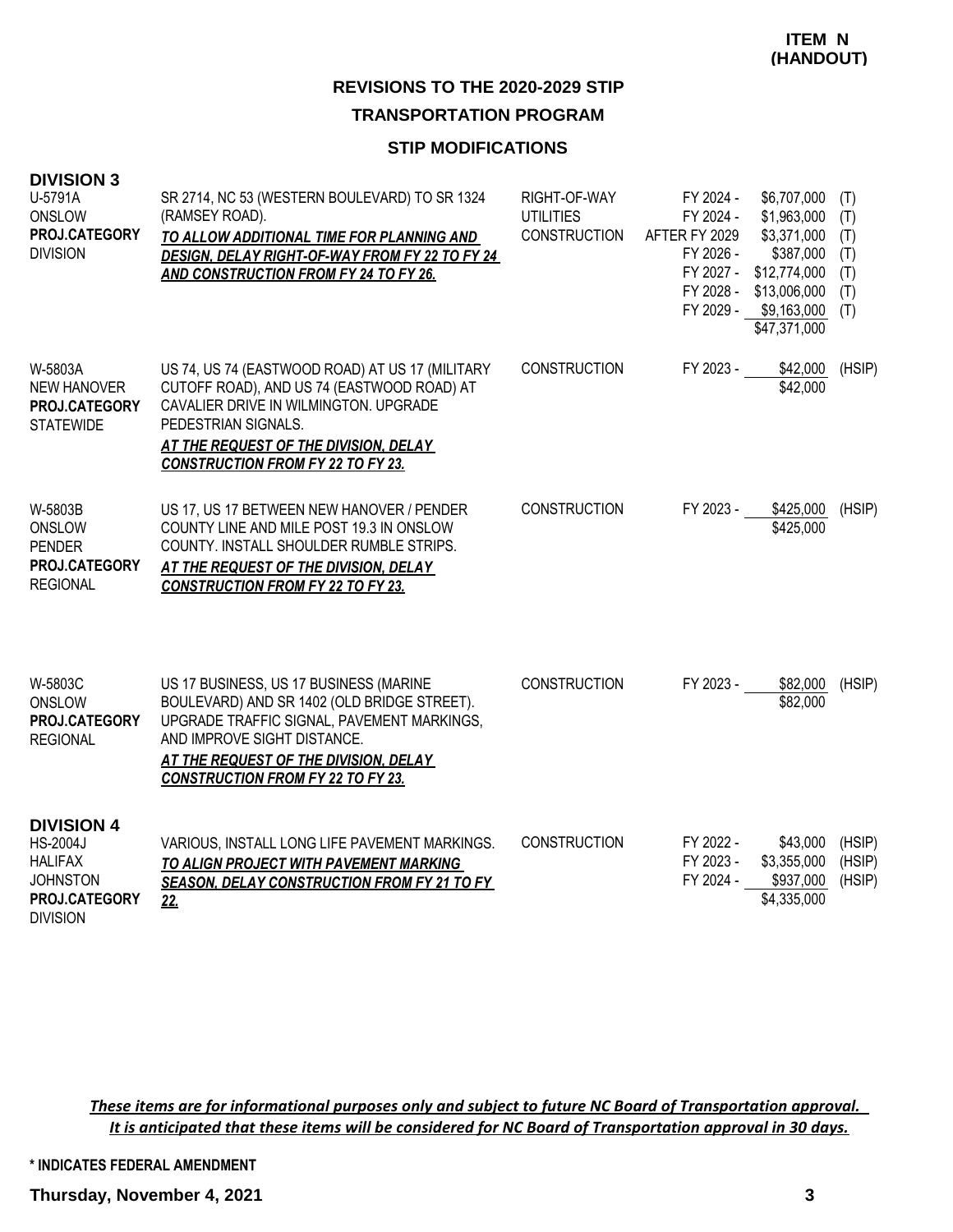#### **STIP MODIFICATIONS**

| <b>DIVISION 4</b><br>U-3125C<br><b>WAYNE</b><br>PROJ.CATEGORY<br><b>REGIONAL</b>        | US 117 (FUTURE I-795), NORTH OF SR 1135 (COUNTRY<br>CLUB ROAD) TO SOUTH OF SR 1129 (SOUTH LANDFILL<br>ROAD).<br>TO ALIGN THE RIGHT-OF-WAY SCHEDULE WITH THE<br><b>CURRENT LET DATE, DELAY RIGHT-OF-WAY FROM FY</b><br>25 TO FY 29.                                                                                                 | RIGHT-OF-WAY<br><b>UTILITIES</b>                        | FY 2029 -<br>FY 2029 -<br>CONSTRUCTION AFTER FY 2029 - \$13,300,000 | \$100,000<br>\$138,000<br>\$13,538,000                                                | (NHP)<br>(NHP)<br>(NHP)                        |
|-----------------------------------------------------------------------------------------|------------------------------------------------------------------------------------------------------------------------------------------------------------------------------------------------------------------------------------------------------------------------------------------------------------------------------------|---------------------------------------------------------|---------------------------------------------------------------------|---------------------------------------------------------------------------------------|------------------------------------------------|
| U-3125D<br><b>WAYNE</b><br>PROJ.CATEGORY<br><b>REGIONAL</b>                             | US 117 (FUTURE I-795), SOUTH OF SR 1129 (SOUTH<br>LANDFILL ROAD) TO SOUTH OF SR 1927 (GENOA<br>ROAD).<br>TO ALIGN THE RIGHT-OF-WAY SCHEDULE WITH THE<br><b>CURRENT LET DATE, DELAY RIGHT-OF-WAY FROM FY</b><br>25 TO FY 29.                                                                                                        | RIGHT-OF-WAY<br><b>UTILITIES</b><br><b>CONSTRUCTION</b> | FY 2029 -<br>AFTER FY 2029 -<br>FY 2029 -<br>AFTER FY 2029 -        | \$6,765,000<br>\$6,765,000<br>\$2,173,000<br>\$59,399,000<br>\$75,102,000             | (NHP)<br>(NHP)<br>(NHP)<br>(NHP)               |
| U-5794<br><b>WILSON</b><br>PROJ.CATEGORY<br><b>DIVISION</b>                             | SR 1309 (BLOOMERY ROAD) SR 1382 (PACKHOUSE<br>ROAD), US 264 ALTERNATE TO NC 58. WIDEN AND<br>UPGRADE FACILITY.<br><b>ACCELERATE RIGHT-OF-WAY FROM FY 23 TO FY 22</b><br>TO ALLOW ADDITIONAL TIME FOR PARCEL<br><b>ACQUISITION PRIOR TO LET.</b>                                                                                    | RIGHT-OF-WAY<br><b>UTILITIES</b><br><b>CONSTRUCTION</b> | FY 2022 -<br>FY 2022 -<br>FY 2025 -<br>FY 2026 -<br>FY 2027 -       | \$1,000,000<br>\$946,000<br>\$3,069,000<br>\$4,242,000<br>\$1,888,000<br>\$11,145,000 | (T)<br>(T)<br>(T)<br>(T)<br>(T)                |
| <b>DIVISION 5</b><br>* B-5684<br><b>WAKE</b><br><b>PROJ.CATEGORY</b><br><b>REGIONAL</b> | US 401 (CAPITAL BOULEVARD), REPLACE BRIDGE<br>910146 OVER CRABTREE CREEK IN RALEIGH.<br>TO ALLOW ADDITIONAL TIME FOR PLANNING AND<br><b>DESIGN, DELAY RIGHT OF WAY FROM FY 22 TO FY 23</b><br>AND CONSTRUCTION FROM FY 23 TO FY 24.                                                                                                | RIGHT-OF-WAY<br><b>UTILITIES</b><br><b>CONSTRUCTION</b> | FY 2023 -<br>FY 2023 -<br>FY 2024 -<br>FY 2025 -<br>FY 2026 -       | \$430,000<br>\$330,000<br>\$4,359,000<br>\$3,659,000<br>\$589,000<br>\$9,367,000      | (NHPB)<br>(NHPB)<br>(NHPB)<br>(NHPB)<br>(NHPB) |
| EB-5703<br><b>DURHAM</b><br>PROJ.CATEGORY<br><b>DIVISION</b>                            | LASALLE STREET, KANGAROO DRIVE TO SPRUNT<br>AVENUE IN DURHAM. CONSTRUCT SIDEWALKS ON<br>BOTH SIDES FROM KANGAROO DRIVE TO US 70<br>BUSINESS (HILLSBOROUGH ROAD) AND ON ONE SIDE<br>FROM HILLSBOROUGH ROAD TO SPRUNT AVENUE.<br>TO ALLOW ADDITIONAL TIME FOR PLANNING AND<br><b>DESIGN, DELAY RIGHT OF WAY FROM FY 21 TO FY 22.</b> | RIGHT-OF-WAY<br><b>CONSTRUCTION</b>                     | FY 2022 -<br>FY 2022 -<br>FY 2022 -<br>FY 2022 -                    | \$412,000<br>\$103,000<br>\$1,152,000<br>\$288,000<br>\$1,955,000                     | (TAANY)<br>(L)<br>(TAANY)<br>(L)               |

*These items are for informational purposes only and subject to future NC Board of Transportation approval. It is anticipated that these items will be considered for NC Board of Transportation approval in 30 days.*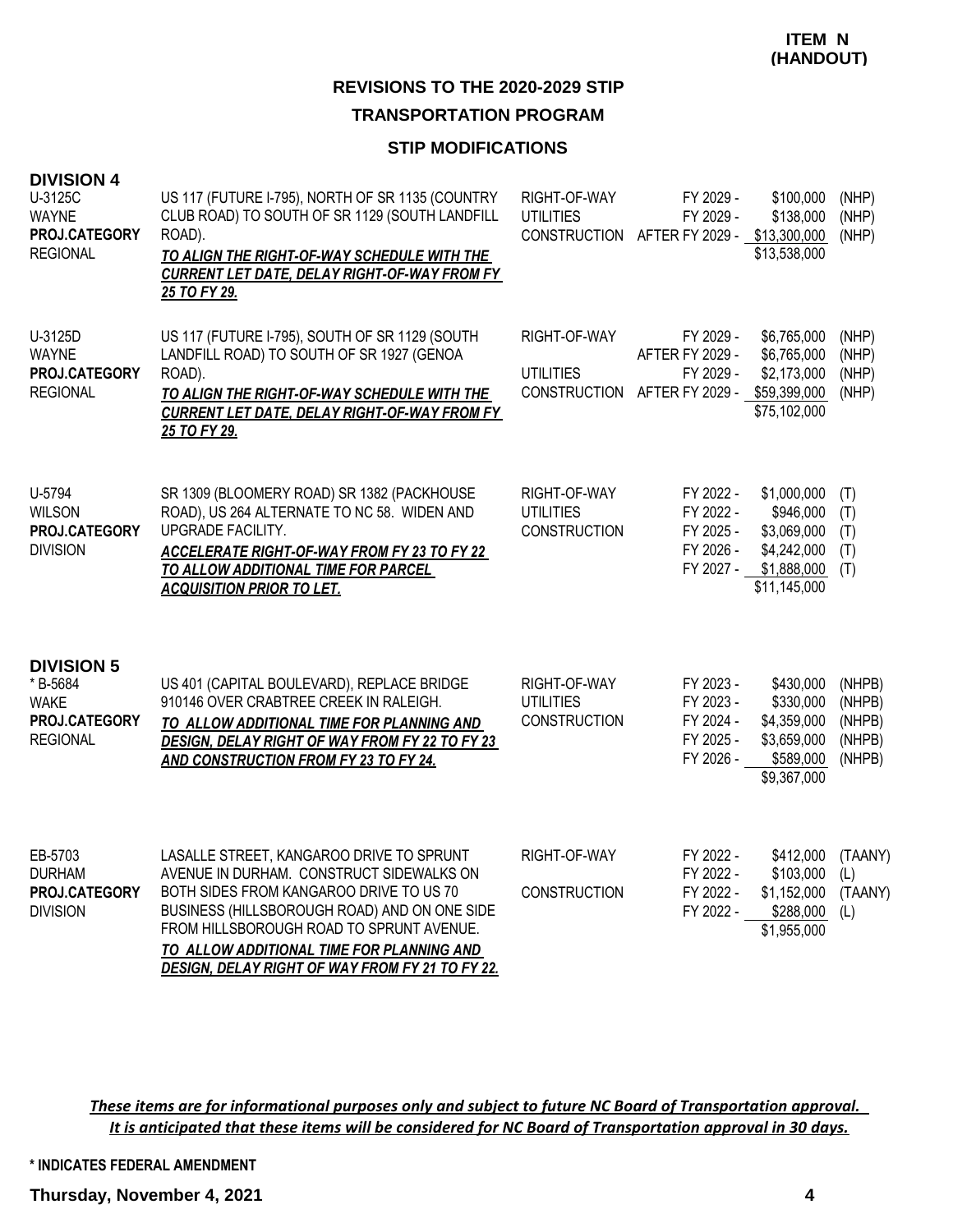#### **STIP MODIFICATIONS**

| <b>DIVISION 5</b><br>EB-5718<br><b>WAKE</b><br>PROJ.CATEGORY<br><b>DIVISION</b> | SR 1012 (WESTERN BOULEVARD), CONSTRUCT<br>BICYCLE / PEDESTRIAN TUNNEL IMMEDIATELY WEST<br>OF SR 1321 (AVENT FERRY ROAD) IN RALEIGH.<br>TO ALLOW ADDITIONAL TIME FOR PLANNING AND<br><b>DESIGN, DELAY CONSTRUCTION FROM FY 24 TO FY 25.</b>                                    | <b>CONSTRUCTION</b>                              | FY 2025 -<br>FY 2025 -<br>FY 2026 -<br>FY 2026 -                                        | \$1,939,000<br>\$485,000<br>\$1,261,000<br>$$315,000$ (L)<br>\$4,000,000                                            | (TAANY)<br>(L)<br>(TAANY)                       |
|---------------------------------------------------------------------------------|-------------------------------------------------------------------------------------------------------------------------------------------------------------------------------------------------------------------------------------------------------------------------------|--------------------------------------------------|-----------------------------------------------------------------------------------------|---------------------------------------------------------------------------------------------------------------------|-------------------------------------------------|
| EB-6021<br><b>WAKE</b><br>PROJ.CATEGORY<br><b>DIVISION</b>                      | BEAVER CREEK GREENWAY EXTENSION, KELLY ROAD<br>PARK TO APEX NATURE PARK IN APEX. GREENWAY<br>EXTENSION. REALIGN ADJACENT SEGMENT OF<br>EXISTING BEAVER CREEK GREENWAY.<br>TO ALLOW ADDITIONAL TIME FOR PLANNING AND<br><b>DESIGN, DELAY CONSTRUCTION FROM FY 21 TO FY 22.</b> | <b>CONSTRUCTION</b>                              | FY 2022 -<br>FY 2022 -                                                                  | \$1,053,000<br>\$5,512,000<br>\$6,565,000                                                                           | (TADA)<br>(L)                                   |
| EB-6046<br><b>WAKE</b><br>PROJ.CATEGORY<br><b>DIVISION</b>                      | (SR 1307) WEST CHATHAM STREET, HUNTER STREET<br>TO SAUNDER STREET IN APEX. CONSTRUCT<br>SIDEWALK EXTENSIONS AND IMPROVE SAFETY OF<br>PEDESTRIAN CROSSING.<br>TO ALLOW ADDITIONAL TIME FOR PLANNING AND<br><b>DESIGN, DELAY CONSTRUCTION FROM FY 21 TO FY 22.</b>              | CONSTRUCTION                                     | FY 2022 -<br>FY 2022 -                                                                  | \$572,000<br>\$381,000<br>\$953,000                                                                                 | (BGDA)<br>(L)                                   |
| HL-0031<br><b>WAKE</b><br>PROJ.CATEGORY<br><b>DIVISION</b>                      | SR 1007 (POOLE ROAD), SR 2233 (SMITHFIELD ROAD).<br>UPGRADE INTERSECTION.<br>TO ALLOW ADDITIONAL TIME FOR PLANNING AND<br><b>DESIGN, DELAY CONSTRUCTION FROM FY 22 TO FY 23.</b>                                                                                              | RIGHT-OF-WAY<br><b>CONSTRUCTION</b>              | FY 2022 -<br>FY 2022 -<br>FY 2023 -<br>FY 2023 -<br>FY 2024 -<br>FY 2024 -              | \$165,000<br>\$52,000<br>\$14,000<br>\$5,000<br>\$1,419,000<br>\$447,000<br>\$2,102,000                             | (BGDA)<br>(L)<br>(BGDA)<br>(L)<br>(BGDA)<br>(L) |
| P-5717<br><b>DURHAM</b><br>PROJ.CATEGORY<br><b>REGIONAL</b>                     | NORFOLK SOUTHERN H LINE, CROSSING 734742W AT<br>SR 1121 (CORNWALLIS ROAD) IN DURHAM.<br>CONSTRUCT GRADE SEPARATION.<br>TO ALLOW ADDITIONAL TIME FOR RIGHT-OF-WAY<br><b>AND UTILITIES, DELAY CONSTRUCTION FROM FY 23</b><br><b>TO FY 24.</b>                                   | RIGHT-OF-WAY<br><b>UTILITIES</b><br>CONSTRUCTION | FY 2022 -<br>FY 2022 -<br>FY 2024 -<br>FY 2024 -<br>FY 2025 -<br>FY 2026 -<br>FY 2027 - | \$2,500,000<br>\$1,878,000<br>\$1,000,000<br>\$226,000<br>\$9,227,000<br>\$8,975,000<br>\$4,172,000<br>\$27,978,000 | (T)<br>(T)<br>(DP)<br>(T)<br>(T)<br>(T)<br>(T)  |

*These items are for informational purposes only and subject to future NC Board of Transportation approval. It is anticipated that these items will be considered for NC Board of Transportation approval in 30 days.*

**\* INDICATES FEDERAL AMENDMENT**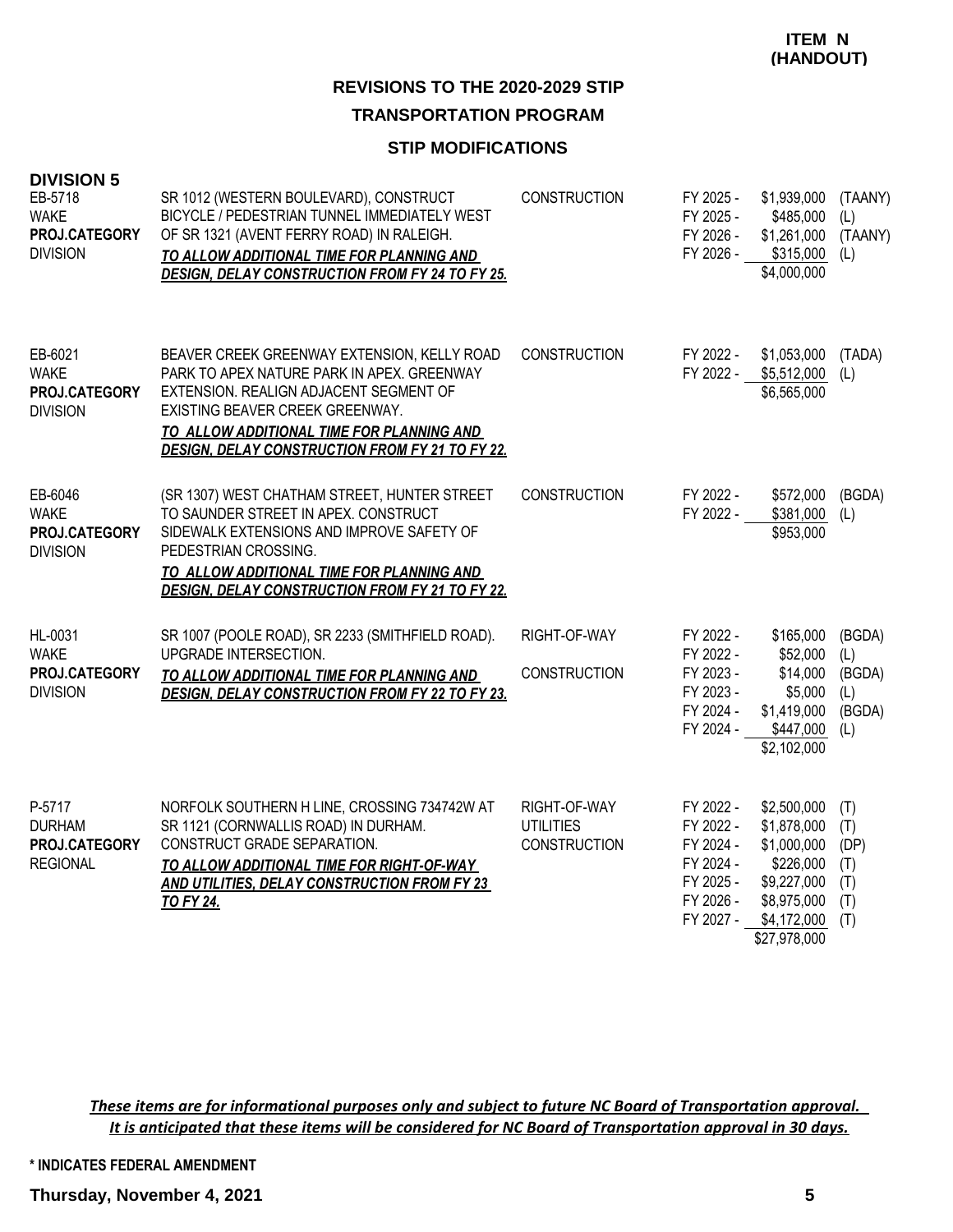#### **STIP MODIFICATIONS**

| <b>DIVISION 5</b><br>P-5737<br><b>WAKE</b><br>PROJ.CATEGORY<br><b>STATEWIDE</b> | CSX S LINE, SR 2108 (MILLBROOK ROAD) IN RALEIGH.<br>CONSTRUCT GRADE SEPARATION AND CLOSE<br>CROSSING 630605A.<br>TO ALLOW ADDITIONAL TIME FOR PLANNING AND<br><b>DESIGN, DELAY CONSTRUCTION FROM FY 23 TO FY 24.</b>                      | RIGHT-OF-WAY<br><b>UTILITIES</b><br><b>CONSTRUCTION</b> | FY 2022 -<br>FY 2022 -<br>FY 2024 -<br>FY 2024 -<br>FY 2025 -<br>FY 2025 - | \$6,111,000<br>\$1,228,000<br>\$3,661,000<br>\$6,008,000<br>\$5,339,000<br>\$7,192,000<br>\$29,539,000 | (T)<br>(T)<br>(DP)<br>(T)<br>(DP)<br>(T)           |
|---------------------------------------------------------------------------------|-------------------------------------------------------------------------------------------------------------------------------------------------------------------------------------------------------------------------------------------|---------------------------------------------------------|----------------------------------------------------------------------------|--------------------------------------------------------------------------------------------------------|----------------------------------------------------|
| * TA-4923<br><b>DURHAM</b><br>PROJ.CATEGORY<br><b>DIVISION</b>                  | DURHAM AREA TRANSIT AUTHORITY, REPLACEMENT<br>BUS.<br>ADD FUNDING TO FY 22 AT THE REQUEST OF MPO.                                                                                                                                         | <b>CAPITAL</b>                                          | FY 2021 -<br>FY 2021 -<br>FY 2021 -<br>FY 2022 -<br>FY 2022 -              | \$880,000<br>\$1,834,000<br>\$1,686,000<br>\$166,000<br>\$664,000<br>\$5,230,000                       | (L)<br>(5307)<br>(5339)<br>(L)<br>(5307)           |
| U-4724<br><b>DURHAM</b><br>PROJ.CATEGORY<br><b>TRANSITION</b>                   | SR 1158 (CORNWALLIS ROAD), SR 2295 (SOUTH<br>ROXBORO STREET) TO SR 1127 (CHAPEL HILL ROAD)<br>IN DURHAM. BICYCLE AND PEDESTRIAN FEATURES.<br>TO ALLOW ADDITIONAL TIME FOR PLANNING AND<br>DESIGN, DELAY RIGHT OF WAY FROM FY 21 TO FY 22. | RIGHT-OF-WAY<br><b>CONSTRUCTION</b>                     | FY 2022 -<br>FY 2022 -<br>FY 2024 -<br>FY 2024 -<br>FY 2024 -              | \$1,785,000<br>\$448,000<br>\$3,854,000<br>\$120,000<br>\$1,004,000<br>\$7,211,000                     | (BGANY)<br>(L)<br>(BGANY)<br>(BGDA)<br>(L)         |
| U-5823<br><b>DURHAM</b><br>PROJ.CATEGORY<br><b>DIVISION</b>                     | WOODCROFT PARKWAY EXTENSION, SR 1116<br>(GARRETT ROAD) TO NC 751 (HOPE VALLEY ROAD) IN<br>DURHAM. CONSTRUCT ROADWAY ON NEW<br>ALIGNMENT.<br>TO ALLOW ADDITIONAL TIME FOR PLANNING AND<br>DESIGN, DELAY RIGHT OF WAY FROM FY 22 TO FY 24.  | RIGHT-OF-WAY<br><b>UTILITIES</b><br><b>CONSTRUCTION</b> | FY 2024 -<br>FY 2024 -<br>FY 2024 -<br>FY 2024 -<br>FY 2025 -<br>FY 2025 - | \$465,000<br>\$435,000<br>\$320,000<br>\$80,000<br>\$3,000,000<br>\$750,000<br>\$5,050,000             | (BGANY)<br>(L)<br>(BGANY)<br>(L)<br>(BGANY)<br>(L) |
| U-5826<br><b>WAKE</b><br>PROJ.CATEGORY<br><b>DIVISION</b>                       | SR 2000 (FALLS OF NEUSE ROAD), I-540 TO SR 2006<br>(DURANT ROAD). ADD LANES.<br>TO ALLOW ADDITIONAL TIME FOR RIGHT OF WAY<br>AND UTILITIES, DELAY CONSTRUCTION FROM FY 21<br><b>TO FY 22</b>                                              | <b>CONSTRUCTION</b>                                     | FY 2022 -<br>FY 2023 -<br>FY 2024 -                                        | \$1,730,000<br>\$3,534,000<br>\$1,236,000<br>\$6,500,000                                               | (T)<br>(T)<br>(T)                                  |

*These items are for informational purposes only and subject to future NC Board of Transportation approval. It is anticipated that these items will be considered for NC Board of Transportation approval in 30 days.*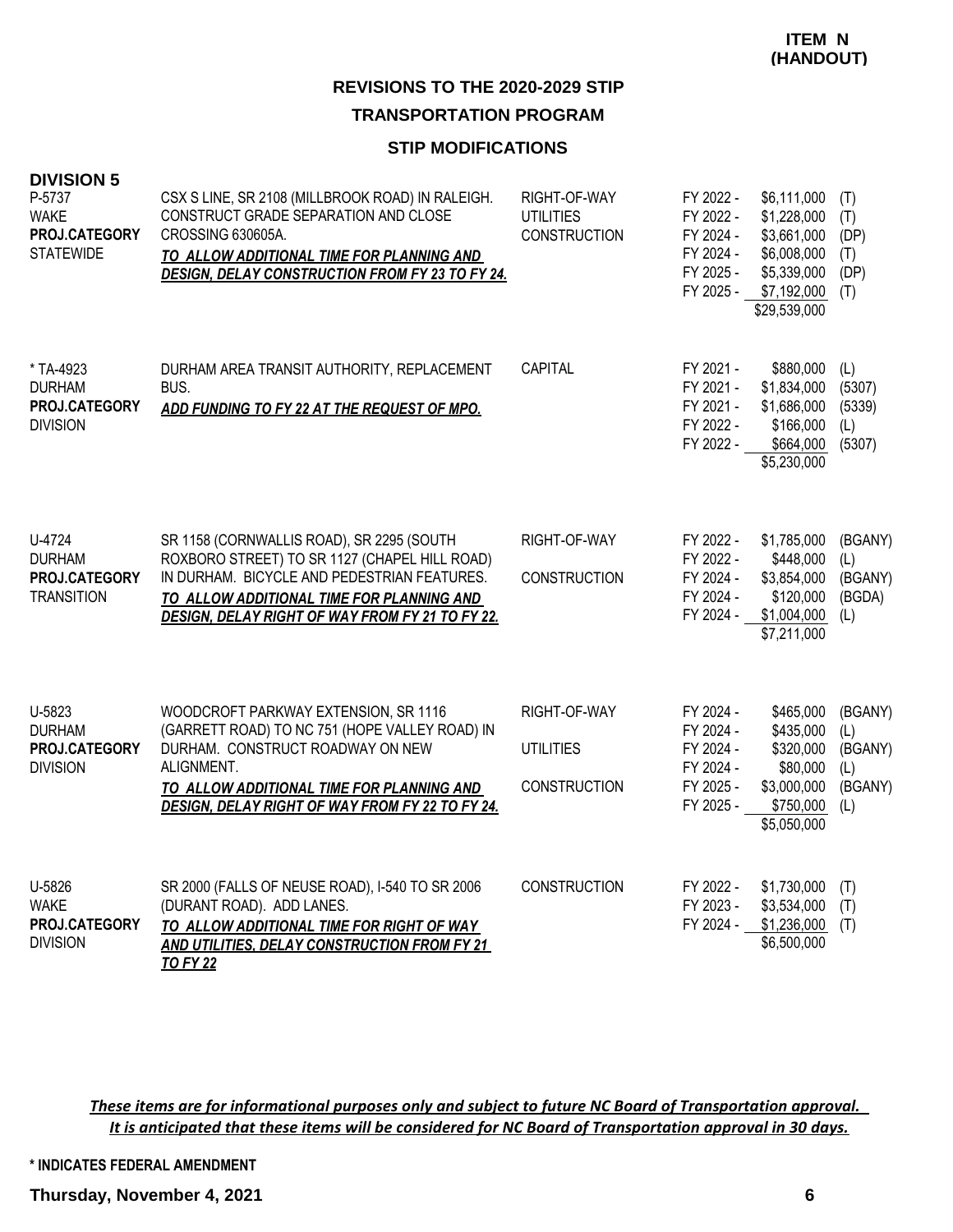### **REVISIONS TO THE 2020-2029 STIP TRANSPORTATION PROGRAM**

#### **STIP MODIFICATIONS**

| <b>DIVISION 5</b><br>U-6243<br><b>WAKE</b><br>PROJ.CATEGORY<br><b>DIVISION</b>           | SR 1152 (HOLLY SPRINGS ROAD), FLINT POINT LANE<br>TO SR 1301 (SUNSET LAKE ROAD) IN HOLLY SPRINGS.<br>WIDEN TO A FOUR-LANE MEDIAN-DIVIDED FACILITY<br>AND CONSTRUCT SIDEWALK.<br>TO ALLOW ADDITIONAL TIME FOR PLANNING AND<br><b>DESIGN, DELAY CONSTRUCTION FROM FY 21 TO FY 22.</b>                                                                                                         | <b>CONSTRUCTION</b>                 | FY 2022 -                           | \$3,600,000<br>FY 2022 - \$14,400,000<br>\$18,000,000 | (BGDA)<br>(L)           |
|------------------------------------------------------------------------------------------|---------------------------------------------------------------------------------------------------------------------------------------------------------------------------------------------------------------------------------------------------------------------------------------------------------------------------------------------------------------------------------------------|-------------------------------------|-------------------------------------|-------------------------------------------------------|-------------------------|
| <b>DIVISION 6</b><br>* HS-2006B<br><b>CUMBERLAND</b><br>PROJ.CATEGORY<br><b>DIVISION</b> | SR 1006 (PERSON STREET), SR 1006 (PERSON<br>STREET) FROM US 301 / I-95 BUSINESS (EASTERN<br>BOULEVARD) TO JUST EAST OF WATER STREET.<br>CONVERT SECTION FROM FOUR LANES TO THREE<br>LANES WITH INTERSECTION IMPROVEMENTS AT<br>BROAD STREET AND EASTERN BOULEVARD IN<br>FAYETTEVILLE.<br>ADD PROJECT BREAK AT THE REQUEST OF THE<br><b>TRANSPORTATION MOBILITY AND SAFETY DIVISION.</b>     | <b>CONSTRUCTION</b>                 | FY 2022 -                           | \$694,000<br>\$694,000                                | (HSIP)                  |
| * HS-2006C<br><b>CUMBERLAND</b><br>PROJ.CATEGORY<br><b>DIVISION</b>                      | NC 53 (CEDAR CREEK ROAD), NC 53 (CEDAR CREEK<br>ROAD) FROM JUST NORTH OF PLYMOUTH STREET TO<br>JUST SOUTH OF TROY DRIVE. INSTALL MEDIAN WITH<br>SOUTHBOUND U-TURN AND BULB-OUT, SIDEWALK,<br>AND RECTANGULAR RAPID FLASHING BEACON<br>PEDESTRIAN CROSSING WITH REFUGE IN<br>FAYETTEVILLE.<br>ADD PROJECT BREAK AT THE REQUEST OF THE<br><b>TRANSPORTATION MOBILITY AND SAFETY DIVISION.</b> | RIGHT-OF-WAY<br><b>CONSTRUCTION</b> | FY 2023 -<br>FY 2024 -              | \$37,000<br>\$1,142,000<br>\$1,179,000                | (HSIP)<br>(HSIP)        |
| * HS-2006D<br><b>ROBESON</b><br>PROJ.CATEGORY<br><b>DIVISION</b>                         | SR 1935 (HOWELL ROAD), CONVERT INTERSECTION<br>OF SR 1924 (BARKER TEN MILE ROAD) AND SR 1935<br>(HOWELL ROAD) TO AN ALL WAY STOP. REALIGN<br>NORTH LEG OF SR 1005 (TOLARSVILLE ROAD) AT SR<br>1935 (HOWELL ROAD) AND REMOVE SOUTH LEG.<br>ADD PROJECT BREAK AT THE REQUEST OF THE<br><b>TRANSPORTATION MOBILITY AND SAFETY DIVISION.</b>                                                    | RIGHT-OF-WAY<br><b>CONSTRUCTION</b> | FY 2022 -<br>FY 2023 -              | \$20,000<br>\$428,000<br>\$448,000                    | (HSIP)<br>(HSIP)        |
| <b>DIVISION 7</b><br>C-5555E<br><b>GUILFORD</b><br>PROJ.CATEGORY<br><b>EXEMPT</b>        | VARIOUS, SR 1546 (COLLEGE ROAD) AND SR 2179<br>(NEW GARDEN ROAD) IN GREENSBORO. CONSTRUCT<br>SIDEWALKS.<br>TO ALLOW CITY ADDITIONAL TIME TO ADVERTISE<br>PROJECT, DELAY CONSTRUCTION FROM FY 21 TO FY<br>22.                                                                                                                                                                                | <b>CONSTRUCTION</b>                 | FY 2022 -<br>FY 2022 -<br>FY 2022 - | \$200,000<br>\$600,000<br>\$200,000<br>\$1,000,000    | (CMAQ)<br>(BGDA)<br>(L) |

*These items are for informational purposes only and subject to future NC Board of Transportation approval. It is anticipated that these items will be considered for NC Board of Transportation approval in 30 days.*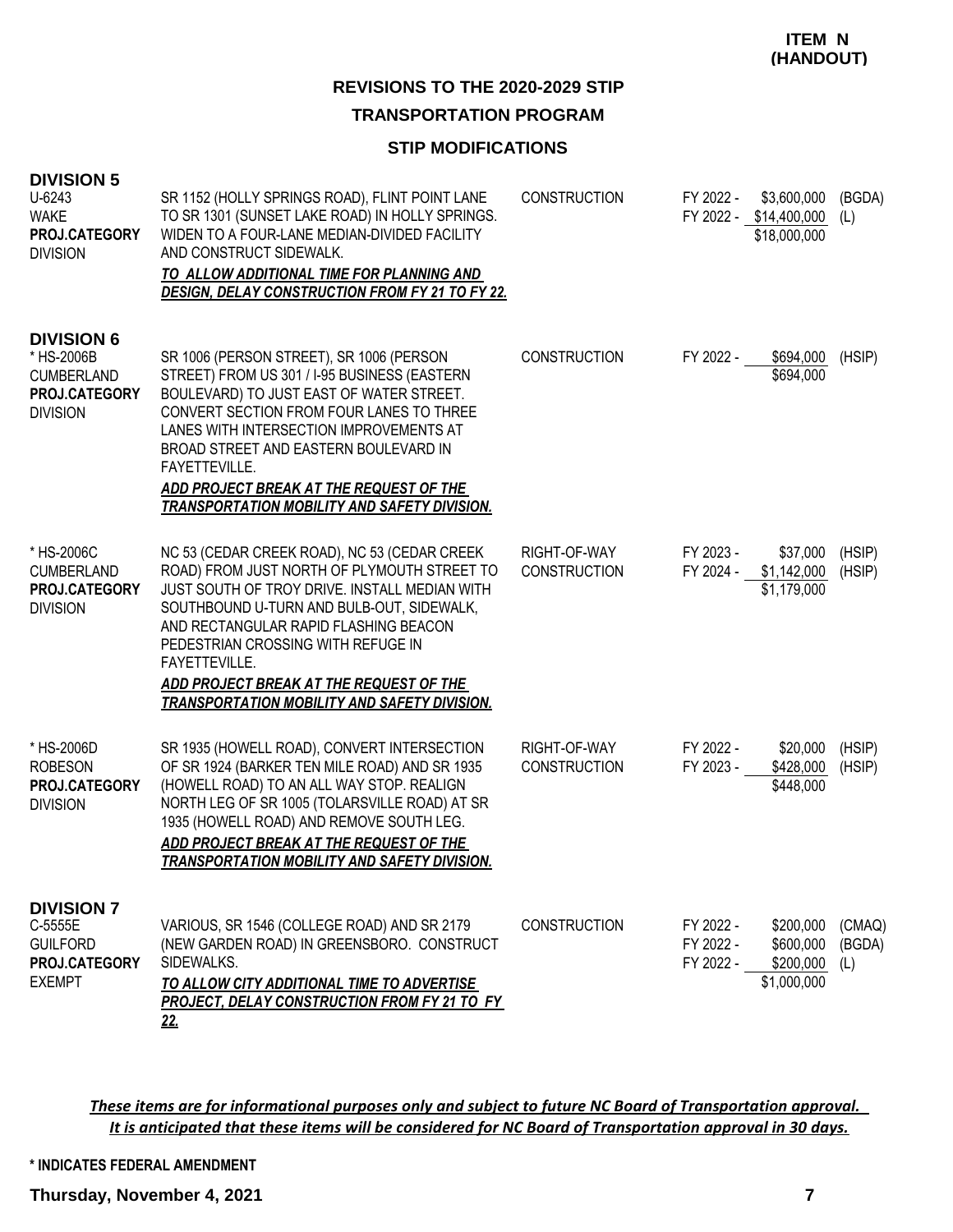### **REVISIONS TO THE 2020-2029 STIP TRANSPORTATION PROGRAM**

#### **STIP MODIFICATIONS**

| <b>DIVISION 7</b><br>EB-5873<br><b>GUILFORD</b><br>PROJ.CATEGORY<br><b>DIVISION</b> | SR 1278 (SOUTH COLLEGE DRIVE), SR 1300 (EAST<br>GREEN DRIVE) TO SR 1113 (EAST KIVETT DRIVE) IN<br>HIGH POINT, CONSTRUCT SIDEWALK.<br>TO ALLOW ADDITIONAL TIME FOR PLANNING AND<br><b>DESIGN, DELAY CONSTRUCTION FROM FY 21 TO FY 22.</b>                                       | <b>CONSTRUCTION</b>                                     | FY 2022 -<br>FY 2022 -                                                                                                         | \$103,000<br>\$26,000<br>\$129,000                                                                                                                   | (TA5200)<br>(L)                                                    |
|-------------------------------------------------------------------------------------|--------------------------------------------------------------------------------------------------------------------------------------------------------------------------------------------------------------------------------------------------------------------------------|---------------------------------------------------------|--------------------------------------------------------------------------------------------------------------------------------|------------------------------------------------------------------------------------------------------------------------------------------------------|--------------------------------------------------------------------|
| P-5709<br><b>GUILFORD</b><br>PROJ.CATEGORY<br><b>REGIONAL</b>                       | NORFOLK SOUTHERN H LINE, CONSTRUCT GRADE<br>SEPARATION AT FRANKLIN BOULEVARD CROSSING<br>(722959A) IN GREENSBORO, AND CLOSE O'FERRELL<br>STREET CROSSING (722961B).<br>TO ALLOW ADDITIONAL TIME FOR DESIGN, DELAY<br><b>CONSTRUCTION FROM FY 23 TO FY 24.</b>                  | RIGHT-OF-WAY<br><b>UTILITIES</b><br><b>CONSTRUCTION</b> | FY 2022 -<br>FY 2023 -<br>FY 2022 -<br>FY 2023 -<br>FY 2024 -<br>FY 2024 -<br>FY 2025 -<br>FY 2025 -<br>FY 2026 -<br>FY 2026 - | \$625,000<br>\$1,875,000<br>\$230,000<br>\$689,000<br>\$2,307,000<br>\$91,000<br>\$5,740,000<br>\$227,000<br>\$1,453,000<br>\$57,000<br>\$13,294,000 | (T)<br>(T)<br>(T)<br>(T)<br>(T)<br>(O)<br>(T)<br>(O)<br>(T)<br>(O) |
| *TA-6721<br>ORANGE<br>PROJ.CATEGORY<br><b>DIVISION</b>                              | ORANGE PUBLIC TRANSIT, PURCHASE TWO (2) LIGHT<br><b>TRANSIT VEHICLES</b><br>ADD FUNDING FROM PREVIOUS ALLOCATION YEARS<br>TO FY 22 AT THE REQUEST OF MPO.                                                                                                                      | <b>ACQUISITION</b>                                      | FY 2022 -<br>FY 2022 -                                                                                                         | \$98,000<br>$$11,000$ (L)<br>\$109,000                                                                                                               | (T)                                                                |
| * TD-5155<br>ORANGE<br>PROJ.CATEGORY<br><b>DIVISION</b>                             | ORANGE PUBLIC TRANSIT, 1 REPLACEMENT LTV (25')<br>AND RADIO, VEHICLE LETTERING AND LOGOS, AND<br>ON-BOARD CAMERA.<br>ADD FUNDING FROM PREVIOUS ALLOCATION YEARS<br>TO FY 22 AT THE REQUEST OF MPO.                                                                             | CAPITAL                                                 | FY 2022 -<br>FY 2022 -                                                                                                         | \$62,000<br>\$15,000<br>\$77,000                                                                                                                     | (BGDA)<br>(L)                                                      |
| U-6014<br><b>ALAMANCE</b><br>PROJ.CATEGORY<br><b>DIVISION</b>                       | SR 1716 (GRAHAM- HOPEDALE ROAD), SR 1720 (WEST<br>HANOVER ROAD) TO MORNINGSIDE DRIVE IN<br>BURLINGTON. WIDEN TO MULTILANES WITH BICYCLE /<br>PEDESTRIAN ACCOMMODATIONS.<br>TO ALLOW ADDITIONAL TIME FOR PLANNING AND<br><b>DESIGN, DELAY CONSTRUCTION FROM FY 24 TO FY 25.</b> | RIGHT-OF-WAY<br><b>UTILITIES</b><br><b>CONSTRUCTION</b> | FY 2023 -<br>FY 2023 -<br>FY 2025 -<br>FY 2026 -<br>FY 2027 -<br>FY 2028 -                                                     | \$4,700,000<br>\$1,200,000<br>\$132,000<br>\$7,399,000<br>\$4,434,000<br>\$1,235,000<br>\$19,100,000                                                 | (T)<br>(T)<br>(T)<br>(T)<br>(T)<br>(T)                             |

*These items are for informational purposes only and subject to future NC Board of Transportation approval. It is anticipated that these items will be considered for NC Board of Transportation approval in 30 days.*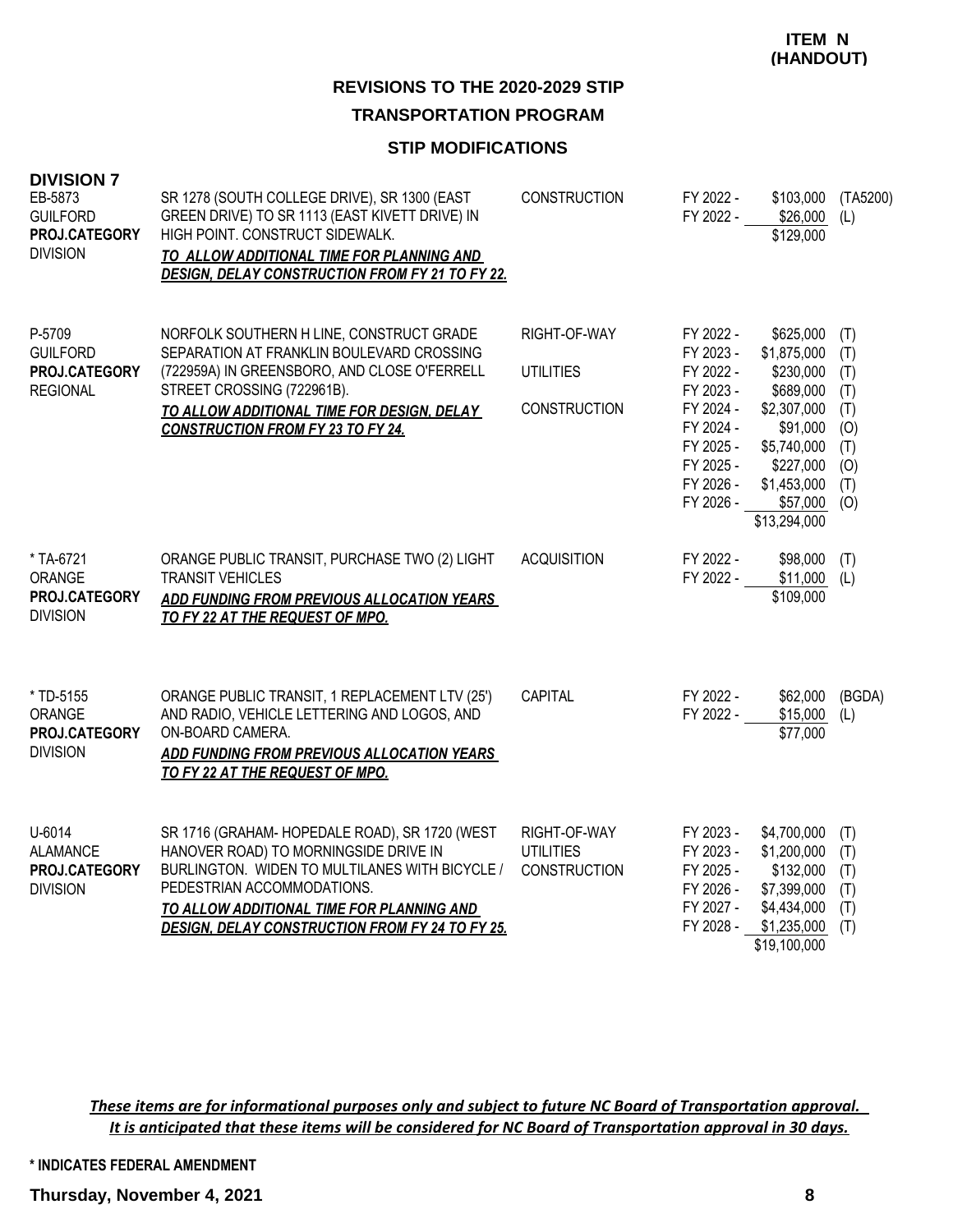#### **STIP MODIFICATIONS**

| <b>DIVISION 8</b><br>R-5930<br><b>CHATHAM</b><br>PROJ.CATEGORY<br><b>DIVISION</b> | NEW ROUTE, COUNTRY ROUTT BROWN ROAD TO US<br>15 / US 501. CONSTRUCT 2-LANE ROADWAY ON NEW<br>LOCATION.<br>TO ALLOW ADDITIONAL TIME FOR PLANNING AND<br><b>DESIGN, DELAY RIGHT OF WAY FROM FY 22 TO FY 23</b><br><b>AND CONSTRUCTION FROM FY 23 TO FY 24.</b>               | RIGHT-OF-WAY<br><b>UTILITIES</b><br><b>CONSTRUCTION</b> | FY 2023 -<br>\$1,693,000<br>FY 2023 -<br>\$360,000<br>FY 2024 -<br>\$4,443,000<br>\$9,000,000<br>FY 2024 -<br>\$8,534,000<br>FY 2025 -<br>FY 2026 -<br>\$5,564,000<br>FY 2027 -<br>\$759,000<br>\$30,353,000     | (T)<br>(T)<br>(T)<br>(O)<br>(T)<br>(T)<br>(T) |
|-----------------------------------------------------------------------------------|----------------------------------------------------------------------------------------------------------------------------------------------------------------------------------------------------------------------------------------------------------------------------|---------------------------------------------------------|------------------------------------------------------------------------------------------------------------------------------------------------------------------------------------------------------------------|-----------------------------------------------|
| U-3400<br><b>GUILFORD</b><br><b>RANDOLPH</b><br>PROJ.CATEGORY<br><b>DIVISION</b>  | SR 1577 / SR 1004 (ARCHDALE ROAD), US 311 (MAIN<br>STREET) TO EAST OF SPRINGWOOD LANE IN<br>ARCHDALE. WIDEN TO MULTILANES.<br>TO ALLOW ADDITIONAL TIME FOR PLANNING AND<br>DESIGN, DELAY RIGHT OF WAY FROM FY 22 TO FY 23.                                                 | RIGHT-OF-WAY<br><b>UTILITIES</b><br><b>CONSTRUCTION</b> | FY 2023 -<br>\$3,950,000<br>FY 2024 -<br>\$3,950,000<br>FY 2023 -<br>\$6,063,000<br>\$6,063,000<br>FY 2024 -<br>FY 2026 -<br>\$5,693,000<br>FY 2027 -<br>\$7,726,000<br>FY 2028 -<br>\$5,181,000<br>\$38,626,000 | (T)<br>(T)<br>(T)<br>(T)<br>(T)<br>(T)<br>(T) |
| U-5815BA<br><b>MOORE</b><br>PROJ.CATEGORY<br><b>REGIONAL</b>                      | US 1 (SANDHILLS BOULEVARD), KNIGHT STREET IN<br>ABERDEEN TO OLD US 1 IN ABERDEEN AND<br>SOUTHERN PINES. RELOCATE WATER TRANSMISSION<br>LINE.<br>ADD NEW PROJECT BREAK AT THE REQUEST OF<br><b>DIVISION 8.</b>                                                              | <b>CONSTRUCTION</b>                                     | FY 2022 -<br>\$4,704,574<br>\$4,704,574                                                                                                                                                                          | (T)                                           |
| U-6006<br><b>RANDOLPH</b><br>PROJ.CATEGORY<br><b>DIVISION</b>                     | US 220 BUSINESS, SR 2123 (CAUDLE ROAD) TO SR<br>2270 (US 311 EXTENSION) IN RANDLEMAN. WIDEN TO 4-<br>LANE DIVIDED FACILITY.<br>TO ALLOW ADDITIONAL TIME FOR PLANNING AND<br><b>DESIGN, DELAY RIGHT OF WAY FROM FY 22 TO FY 23</b><br>AND CONSTRUCTION FROM FY 25 TO FY 26. | RIGHT-OF-WAY<br><b>UTILITIES</b><br><b>CONSTRUCTION</b> | FY 2023 -<br>\$1,000,000<br>FY 2023 -<br>\$2,748,000<br>FY 2026 -<br>\$3,808,000<br>FY 2027 -<br>\$4,233,000<br>FY 2028 -<br>\$459,000<br>\$12,248,000                                                           | (T)<br>(T)<br>(T)<br>(T)<br>(T)               |
| <b>DIVISION 9</b><br>B-5007<br><b>FORSYTH</b><br>PROJ.CATEGORY<br><b>DIVISION</b> | WEST FIRST STREET, REPLACE BRIDGE 330296 OVER<br>NORFOLK SOUTHERN RAILWAY IN WINSTON-SALEM.<br>TO ALLOW ADDITIONAL TIME FOR PLANNING AND<br>DESIGN. DELAY RIGHT-OF-WAY FROM FY 21 TO FY 22.                                                                                | RIGHT-OF-WAY<br><b>CONSTRUCTION</b>                     | FY 2022 -<br>\$56,000<br>FY 2022 -<br>\$14,000<br>FY 2022 -<br>\$560,000<br>FY 2022 -<br>\$140,000<br>\$770,000                                                                                                  | (BGOFF)<br>(L)<br>(BGOFF)<br>(L)              |

*These items are for informational purposes only and subject to future NC Board of Transportation approval. It is anticipated that these items will be considered for NC Board of Transportation approval in 30 days.*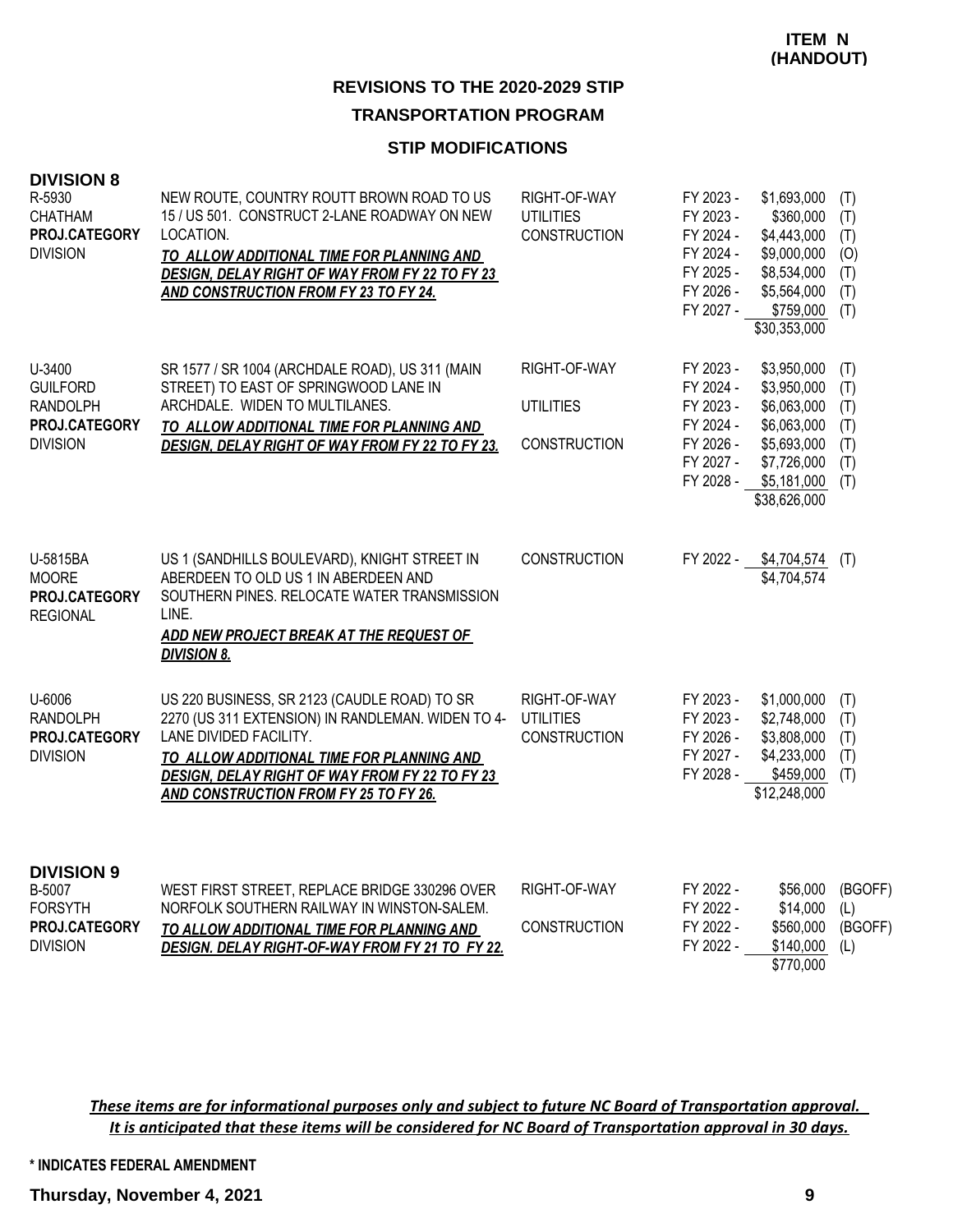#### **STIP MODIFICATIONS**

| <b>DIVISION 9</b><br>EB-5722<br><b>FORSYTH</b><br>PROJ.CATEGORY<br><b>DIVISION</b> | NC 67 (SILAS CREEK PARKWAY), BOLTON STREET TO<br>LOCKLAND AVENUE IN WINSTON-SALEM. CONSTRUCT<br>SIDEWALK ON NORTH SIDE TO CONNECT EXISTING<br>SECTIONS.<br>TO ALLOW ADDITIONAL TIME FOR PLANNING AND<br>DESIGN. DELAY RIGHT-OF-WAY FROM FY 21 TO FY 22.                                                                           | RIGHT-OF-WAY<br><b>CONSTRUCTION</b>                     | FY 2022 -<br>FY 2022 -<br>FY 2022 -<br>FY 2022 -<br>FY 2022 - | \$728,000<br>\$182,000<br>\$102,000<br>\$360,000<br>\$116,000<br>\$1,488,000 | (BGANY)<br>(L)<br>(BGDA)<br>(TAANY)<br>(L) |
|------------------------------------------------------------------------------------|-----------------------------------------------------------------------------------------------------------------------------------------------------------------------------------------------------------------------------------------------------------------------------------------------------------------------------------|---------------------------------------------------------|---------------------------------------------------------------|------------------------------------------------------------------------------|--------------------------------------------|
| EB-5952<br><b>FORSYTH</b><br>PROJ.CATEGORY<br><b>DIVISION</b>                      | FAIRLAWN DRIVE, NC 67 (REYNOLDA ROAD) TO SR<br>1528 (SILAS CREEK PKWY) IN WINSTON-SALEM.<br><b>CONSTRUCT SIDEWALK.</b><br>TO ALLOW ADDITIONAL TIME FOR PLANNING AND<br>DESIGN, DELAY RIGHT-OF-WAY FROM FY 21 TO FY 22.                                                                                                            | RIGHT-OF-WAY<br><b>CONSTRUCTION</b>                     | FY 2022 -<br>FY 2022 -<br>FY 2023 -<br>FY 2023 -              | \$198,000<br>\$50,000<br>\$593,000<br>\$148,000<br>\$989,000                 | (BGANY)<br>(L)<br>(BGDA)<br>(L)            |
| <b>HS-2009B</b><br><b>DAVIDSON</b><br>PROJ.CATEGORY<br><b>REGIONAL</b>             | US 64, US 64 FROM SR 2782 (BOWERS ROAD TO EAST<br>OF SR 2012 / SR 2227 (HEATH CHURCH ROAD / NEW<br>BOWERS ROAD). CONSTRUCT 4 REDUCED CONFLICT<br>INTERSECTIONS AND LEFT-OVER WITH U-TURN BULB<br>EAST OF SR 2012 / SR 2227.<br>ADD PROJECT SEGMENT B AT THE REQUEST OF THE<br><b>TRANSPORTATION MOBILITY AND SAFETY DIVISION.</b> | RIGHT-OF-WAY<br><b>UTILITIES</b><br><b>CONSTRUCTION</b> | FY 2023 -<br>FY 2023 -<br>FY 2023 -                           | \$30,000<br>\$20,000<br>\$1,500,000<br>\$1,550,000                           | (HSIP)<br>(HSIP)<br>(HSIP)                 |
| <b>HS-2009C</b><br><b>DAVIDSON</b><br>PROJ.CATEGORY<br><b>REGIONAL</b>             | US 29 / US 70, US 29 / US 70, VICINITY OF FLEET DARR<br>ROAD WEST OF SR 2123 (LEXINGTON AVENUE)<br>CONNECTOR. INSTALL DIRECTIONAL LEFTOVERS.<br>ADD PROJECT SEGMENT C AT THE REQUEST OF THE<br>TRANSPORTATION MOBILITY AND SAFETY DIVISION.                                                                                       | <b>CONSTRUCTION</b>                                     | FY 2026 -                                                     | \$500,000<br>\$500,000                                                       | (HSIP)                                     |
| <b>HS-2009D</b><br><b>ROWAN</b><br>PROJ.CATEGORY<br><b>DIVISION</b>                | SR 1007 (JAKE ALEXANDER BOULEVARD), SR 1007<br>(JAKE ALEXANDER BOULEVARD) AT MORLAN PARK<br>ROAD. INSTALL CONCRETE CHANNELIZATION AND<br>LEFT-OVER WITH U-TURN BULB EAST OF MORLAN<br>PARK ROAD.<br>ADD PROJECT SEGMENT D AT THE REQUEST OF THE<br><b>TRANSPORTATION MOBILITY AND SAFETY DIVISION.</b>                            | RIGHT-OF-WAY<br><b>UTILITIES</b><br><b>CONSTRUCTION</b> | FY 2022 -<br>FY 2022 -<br>FY 2023 -                           | \$110,000<br>\$40,000<br>\$350,000<br>\$500,000                              | (HSIP)<br>(HSIP)<br>(HSIP)                 |

*These items are for informational purposes only and subject to future NC Board of Transportation approval. It is anticipated that these items will be considered for NC Board of Transportation approval in 30 days.*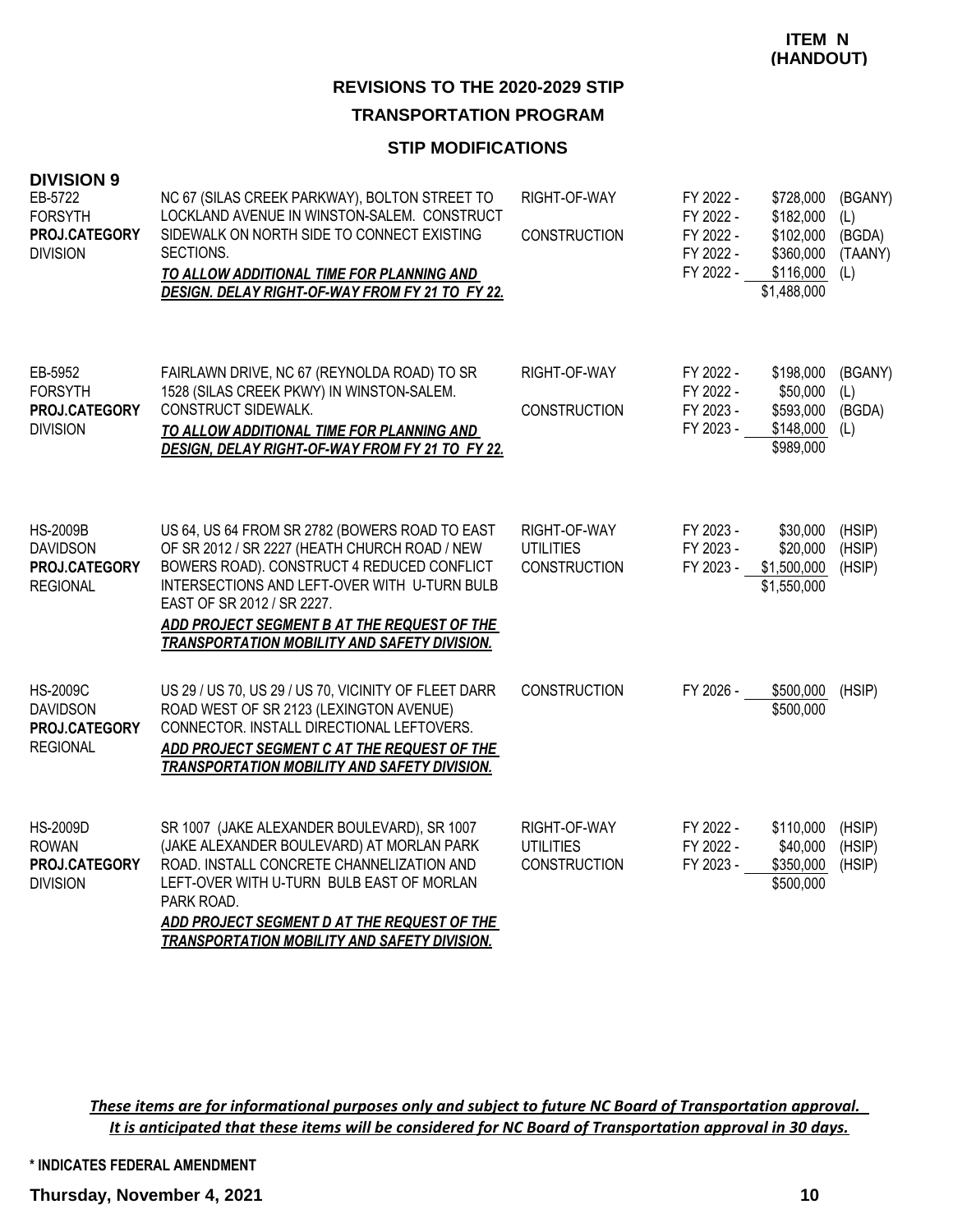#### **STIP MODIFICATIONS**

| <b>DIVISION 9</b><br>P-5726<br><b>ROWAN</b><br>PROJ.CATEGORY<br><b>REGIONAL</b> | NORFOLK SOUTHERN, NS MAINLINE IN ROWAN<br>COUNTY. CONSTRUCT TRACK IMPROVEMENTS,<br>SECOND PLATFORM, PEDESTRIAN UNDERPASS,<br>SITEWORK, RETAINING WALL AND SIGNAL EQUIPMENT.<br>TO ALLOW ADDITIONAL TIME FOR RAILROAD WORK.<br><b>DELAY CONSTRUCTION FROM FY 22 TO FY 24.</b>                                                    | <b>CONSTRUCTION</b>                 | FY 2024 -<br>FY 2024 -<br>FY 2025 -                                        | \$780,000<br>\$4,000,000<br>\$5,000,000<br>FY 2026 - \$5,320,000 (T)<br>\$15,100,000         | (O)<br>(T)<br>(T)                           |
|---------------------------------------------------------------------------------|---------------------------------------------------------------------------------------------------------------------------------------------------------------------------------------------------------------------------------------------------------------------------------------------------------------------------------|-------------------------------------|----------------------------------------------------------------------------|----------------------------------------------------------------------------------------------|---------------------------------------------|
| <b>DIVISION 10</b><br>* B-6048<br>ANSON<br>PROJ.CATEGORY<br><b>DIVISION</b>     | SR 1812 (DIGGS ROAD), REPLACE BRIDGE 030039<br><b>OVER JONES CREEK.</b><br>ACCELERATE CONSTRUCTION FROM FY 24 TO FY 23<br>AT THE REQUEST OF THE STRUCTURES<br><b>MANAGEMENT UNIT.</b>                                                                                                                                           | RIGHT-OF-WAY<br><b>CONSTRUCTION</b> | FY 2022 -<br>FY 2023 -<br>FY 2024 -                                        | \$190,000<br>\$1,441,000<br>\$459,000<br>\$2,090,000                                         | (BGOFF)<br>(BGOFF)<br>(BGOFF)               |
| * C-5613J<br><b>MECKLENBURG</b><br>PROJ.CATEGORY<br><b>EXEMPT</b>               | NC 115, HICKORY STREET INTERSECTION. IMPROVE<br>INTERSECTION.<br>TO ALLOW ADDITIONAL TIME FOR PRELIMINARY<br><b>ENGINEERING, DELAY CONSTRUCTION FROM FY 23</b><br>TO 24.                                                                                                                                                        | RIGHT-OF-WAY<br><b>CONSTRUCTION</b> | FY 2022 -<br>FY 2022 -<br>FY 2024 -<br>FY 2024 -                           | \$124,000<br>\$25,000<br>\$729,000<br>\$405,000<br>\$1,283,000                               | (CMAQ)<br>(L)<br>(CMAQ)<br>(L)              |
| * EB-5829<br><b>MECKLENBURG</b><br>PROJ.CATEGORY<br><b>DIVISION</b>             | MATTHEWS, CONSTRUCT FOUR MILE CREEK<br>GREENWAY CROSSING UNDER SR 3448 (SOUTH<br>TRADE STREET)<br><b>ACCELERATE CONSTRUCTION FROM FY 24 TO FY 22</b><br><b>AT THE REQUEST OF THE MPO.</b>                                                                                                                                       | <b>CONSTRUCTION</b>                 | FY 2022 -<br>FY 2022 -<br>FY 2022 -<br>FY 2023 -<br>FY 2023 -<br>FY 2023 - | \$29,000<br>\$838,000<br>\$282,000<br>\$19,000<br>\$559,000<br>$$189,000$ (L)<br>\$1,916,000 | (BGDA)<br>(TADA)<br>(L)<br>(BGDA)<br>(TADA) |
| EB-5949<br><b>MECKLENBURG</b><br>PROJ.CATEGORY<br><b>DIVISION</b>               | PINEVILLE, NC 51 CORRIDOR ACCESS MANAGEMENT.<br>CLOSURE OF EXISTING JOHNSTON DRIVE<br>INTERSECTION ALONG NC 51 AND RELOCATION OF<br>JOHNSTON DRIVE TO LINE UP WITH EXISTING<br>CHURCH STREET INTERSECTION.<br>TO ALLOW ADDITIONAL TIME FOR PRELIMINARY<br><b>ENGINEERING, DELAY CONSTRUCTION FROM FY 21</b><br><b>TO FY 22.</b> | <b>CONSTRUCTION</b>                 | FY 2022 -<br>FY 2022 -                                                     | \$1,175,000<br>\$1,435,000<br>\$2,610,000                                                    | (BGDA)<br>(L)                               |

*These items are for informational purposes only and subject to future NC Board of Transportation approval. It is anticipated that these items will be considered for NC Board of Transportation approval in 30 days.*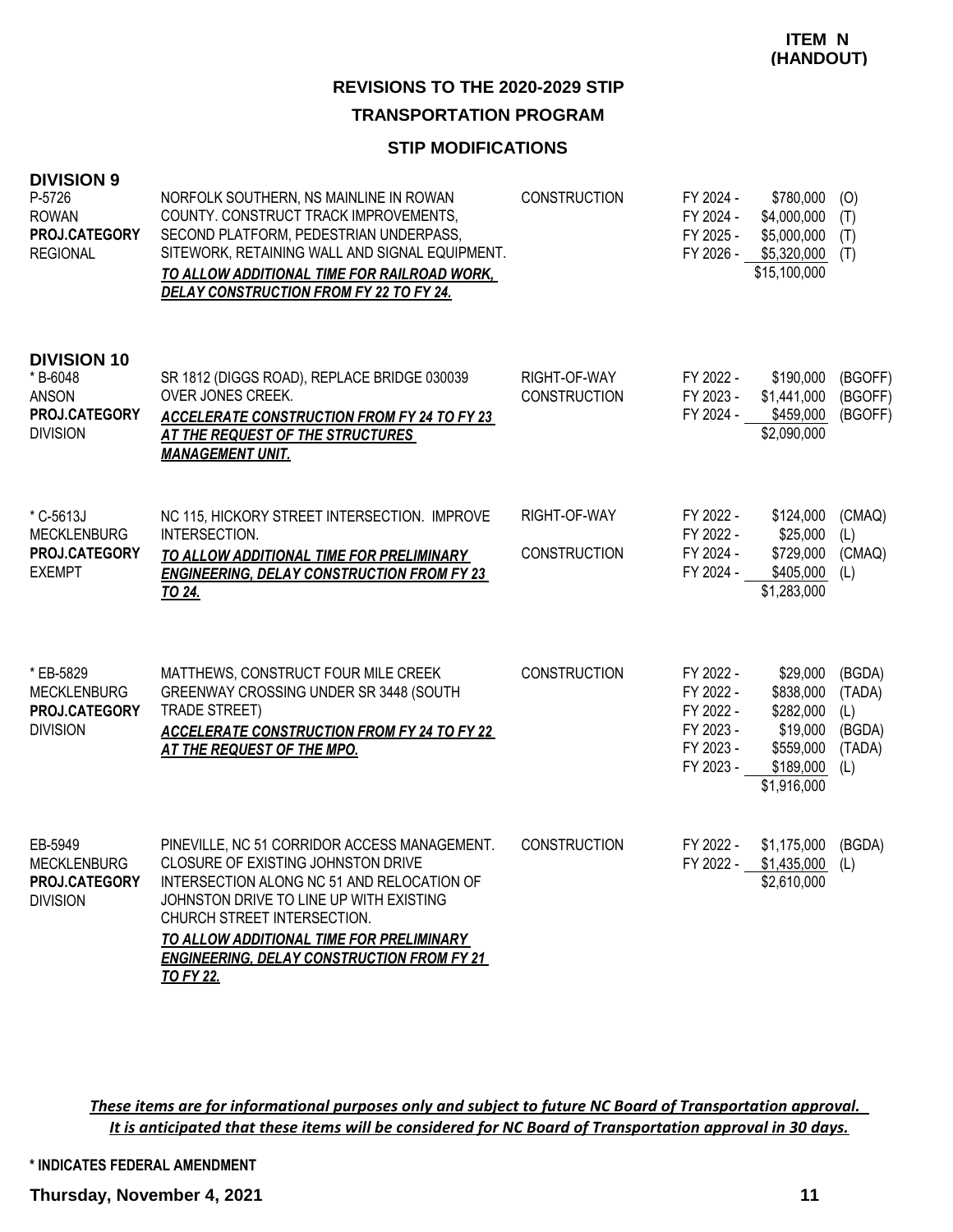#### **STIP MODIFICATIONS**

| <b>DIVISION 10</b><br>HL-0024<br><b>MECKLENBURG</b><br>PROJ.CATEGORY<br><b>EXEMPT</b> | SR 3468 (WEDDINGTON ROAD), SR 3440 (MCKEE<br>ROAD) INTERSECTION. CONSTRUCT INTERSECTION<br><b>IMPROVEMENTS.</b><br>TO ALLOW ADDITIONAL TIME FOR PLANNING AND<br><b>DESIGN, DELAY CONSTRUCTION FROM FY 23 TO FY 24.</b>                                                                                                                  | RIGHT-OF-WAY<br><b>CONSTRUCTION</b> | FY 2022 -<br>FY 2024 -<br>FY 2025 -<br>FY 2026 - | \$2,300,000<br>\$59,000<br>\$4,497,000<br>\$1,367,000<br>\$8,223,000 | (BA)<br>(BA)<br>(BA)<br>(BA) |
|---------------------------------------------------------------------------------------|-----------------------------------------------------------------------------------------------------------------------------------------------------------------------------------------------------------------------------------------------------------------------------------------------------------------------------------------|-------------------------------------|--------------------------------------------------|----------------------------------------------------------------------|------------------------------|
| HL-0025<br><b>MECKLENBURG</b><br>PROJ.CATEGORY<br><b>EXEMPT</b>                       | GREYLOCK RIDGE ROAD, EAST JOHN STREET TO<br>EAST CHARLES STREET. EXTEND ROADWAY.<br>TO ALLOW ADDITIONAL TIME FOR PLANNING AND<br><b>DESIGN, DELAY RIGHT OF WAY FROM FY 22 TO FY 23.</b><br><u>AND CONSTRUCTION FROM FY 23 TO FY 24.</u>                                                                                                 | RIGHT-OF-WAY<br><b>CONSTRUCTION</b> | FY 2023 -<br>FY 2024 -<br>FY 2025 -<br>FY 2026 - | \$414,000<br>\$30,000<br>\$2,428,000<br>\$548,000<br>\$3,420,000     | (BA)<br>(BA)<br>(BA)<br>(BA) |
| * HL-0038A<br><b>MECKLENBURG</b><br>PROJ.CATEGORY<br><b>EXEMPT</b>                    | US 29/74 (WILKINSON BLVD) AND US 29 (N TRYON ST),<br>US 29/74 (WILKINSON BLVD) FROM GASTON COUNTY<br>LINE TO FIELD RIDGE ROAD AND US 29 (NORTH<br>TRYON STREET) FROM WEST SUGAR CREEK ROAD TO<br>OLD CONCORD ROAD. RESURFACE ROADWAYS.<br><b>SEGMENT PROJECT INTO SEGMENTS A, B, C, AND D</b><br><b>AT THE REQUEST OF THE DIVISION.</b> | <b>CONSTRUCTION</b>                 | FY 2022 -                                        | \$2,796,000<br>\$2,796,000                                           | (BGDACV)                     |
| * HL-0038B<br><b>MECKLENBURG</b><br>PROJ.CATEGORY<br><b>EXEMPT</b>                    | VARIOUS, REPLACE PAVEMENT MARKINGS AND SNOW<br>PLOWABLE MARKERS.<br><b>SEGMENT PROJECT INTO SEGMENTS A, B, C, AND D</b><br><b>AT THE REQUEST OF THE DIVISION.</b>                                                                                                                                                                       | <b>CONSTRUCTION</b>                 | FY 2022 -                                        | \$2,319,000<br>\$2,319,000                                           | (BGDACV)                     |
| * HL-0038C<br><b>MECKLENBURG</b><br>PROJ.CATEGORY<br><b>DIVISION</b>                  | VARIOUS, REPLACE TRAFFIC SIGNAL LOOPS.<br><b>SEGMENT PROJECT INTO SEGMENTS A, B, C, AND D</b><br>AT THE REQUEST OF THE DIVISION.                                                                                                                                                                                                        | <b>CONSTRUCTION</b>                 | FY 2022 -                                        | \$90,000<br>\$90,000                                                 | (BGDACV)                     |
| * HL-0038D<br><b>MECKLENBURG</b><br>PROJ.CATEGORY<br>EXEMPT                           | I-485, REPLACE OVERHEAD SIGNS.<br>SEGMENT PROJECT INTO SEGMENTS A, B, C, AND D<br><b>AT THE REQUEST OF THE DIVISION.</b>                                                                                                                                                                                                                | <b>CONSTRUCTION</b>                 | FY 2022 -                                        | \$511,000<br>\$511,000                                               | (BGDACV)                     |

*These items are for informational purposes only and subject to future NC Board of Transportation approval. It is anticipated that these items will be considered for NC Board of Transportation approval in 30 days.*

**\* INDICATES FEDERAL AMENDMENT**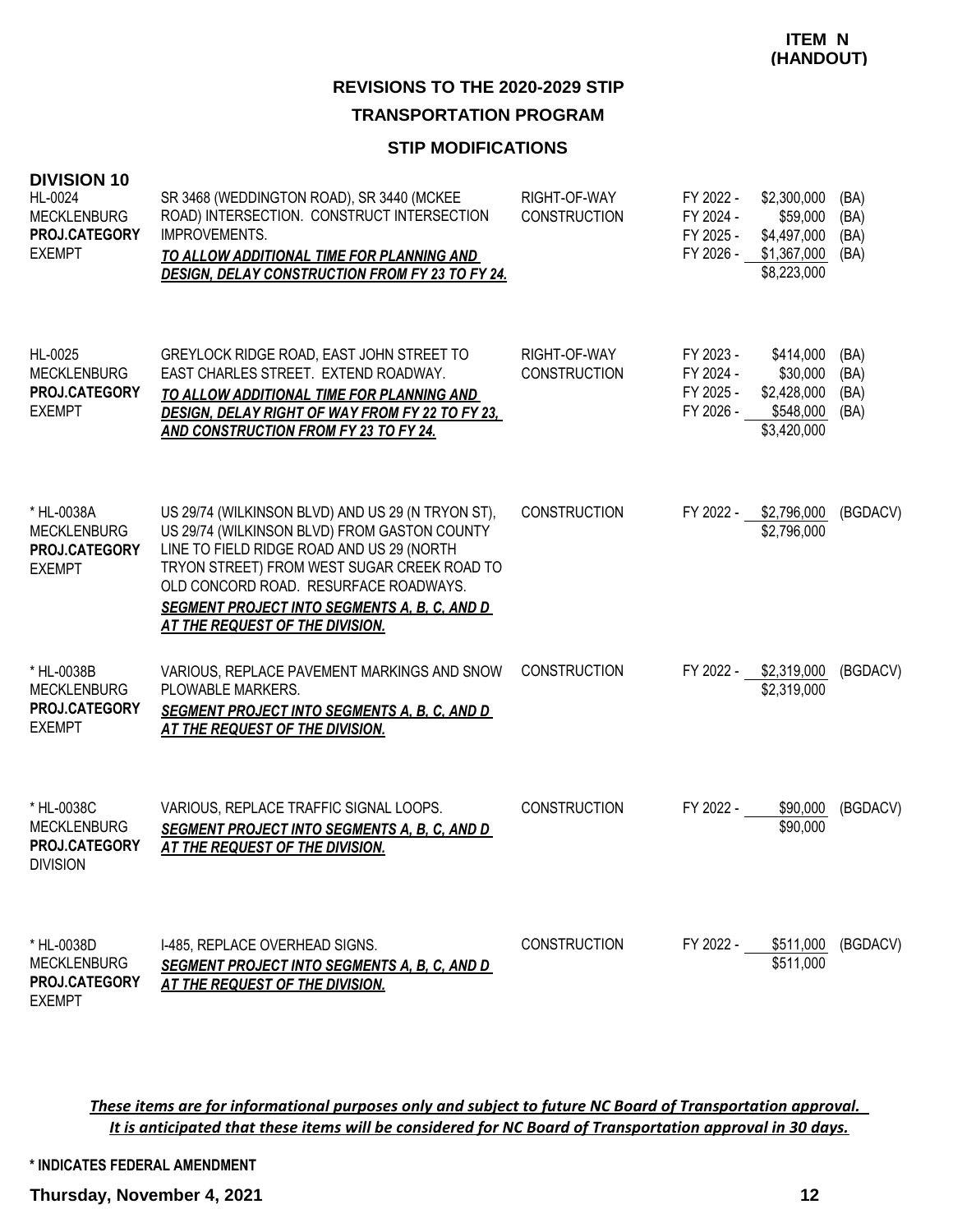### **REVISIONS TO THE 2020-2029 STIP TRANSPORTATION PROGRAM**

#### **STIP MODIFICATIONS**

| <b>DIVISION 10</b><br>* HL-0039A<br><b>UNION</b><br>PROJ.CATEGORY<br><b>DIVISION</b> | NORTH CHARLOTTE AVENUE AND NEW TOWN ROAD,<br>NORTH CHARLOTTE AVENUE FROM WALNUT STREET<br>TO NC 200 AND NEW TOWN ROAD FROM<br>CUTHBERTSON ROAD TO ENNIS ROAD. RESURFACE<br>ROADWAYS.<br><b>SEGMENT PROJECT INTO SEGMENTS A. B. AND C AT</b><br>THE REQUEST OF THE DIVISION. | <b>CONSTRUCTION</b>                                     | FY 2022 -                                                                                            | \$963,000<br>\$963,000                                                                                                       | (BGDACV)                                              |
|--------------------------------------------------------------------------------------|-----------------------------------------------------------------------------------------------------------------------------------------------------------------------------------------------------------------------------------------------------------------------------|---------------------------------------------------------|------------------------------------------------------------------------------------------------------|------------------------------------------------------------------------------------------------------------------------------|-------------------------------------------------------|
| * HL-0039B<br><b>UNION</b><br>PROJ.CATEGORY<br><b>DIVISION</b>                       | VARIOUS, REPLACE PAVEMENT MARKINGS.<br><b>SEGMENT PROJECT INTO SEGMENTS A. B. AND C AT</b><br>THE REQUEST OF THE DIVISION.                                                                                                                                                  | <b>CONSTRUCTION</b>                                     | FY 2022 -                                                                                            | \$126,000<br>\$126,000                                                                                                       | (BGDACV)                                              |
| * HL-0039C<br><b>UNION</b><br><b>PROJ.CATEGORY</b><br><b>DIVISION</b>                | VARIOUS, REPLACE TRAFFIC SIGNAL LOOPS.<br>SEGMENT PROJECT INTO SEGMENTS A, B, AND C AT<br><b>THE REQUEST OF THE DIVISION.</b>                                                                                                                                               | <b>CONSTRUCTION</b>                                     | FY 2022 -                                                                                            | \$164,000<br>\$164,000                                                                                                       | (BGDACV)                                              |
| * P-5748A<br><b>UNION</b><br>PROJ.CATEGORY<br><b>REGIONAL</b>                        | CSX SG LINE, CONSTRUCT RAIL SIDING IN WAXHAW<br>SEGMENT P-5748 TO SEGMENTS A AND B AT THE<br><b>REQUEST OF THE RAIL DIVISION.</b>                                                                                                                                           | <b>CONSTRUCTION</b>                                     | FY 2022 -<br>FY 2023 -<br>FY 2024 -<br>FY 2025 -                                                     | \$59,000<br>\$3,543,000<br>\$1,938,000<br>\$354,000<br>\$5,894,000                                                           | (T)<br>(T)<br>(T)<br>(T)                              |
| * P-5748B<br><b>UNION</b><br>PROJ.CATEGORY<br><b>REGIONAL</b>                        | CSX SG LINE, SR 1300 (HELMS ROAD) INTERSECTION.<br>CONSTRUCT GRADE SEPARATION AND CLOSE AT-<br>GRADE CROSSING AT SR 1432 (TORY PATH).<br>SEGMENT P-5748 TO SEGMENTS A AND B AT THE<br><b>REQUEST OF THE RAIL DIVISION.</b>                                                  | RIGHT-OF-WAY<br><b>UTILITIES</b><br><b>CONSTRUCTION</b> | FY 2022 -<br>FY 2022 -<br>FY 2023 -<br>FY 2023 -<br>FY 2023 -<br>FY 2024 -<br>FY 2025 -<br>FY 2026 - | \$5,000,000<br>\$378,000<br>\$4,700,000<br>\$135,000<br>\$250,000<br>\$8,102,000<br>\$4,432,000<br>\$559,000<br>\$23,556,000 | (T)<br>(T)<br>(DP)<br>(T)<br>(O)<br>(T)<br>(T)<br>(T) |

*These items are for informational purposes only and subject to future NC Board of Transportation approval. It is anticipated that these items will be considered for NC Board of Transportation approval in 30 days.*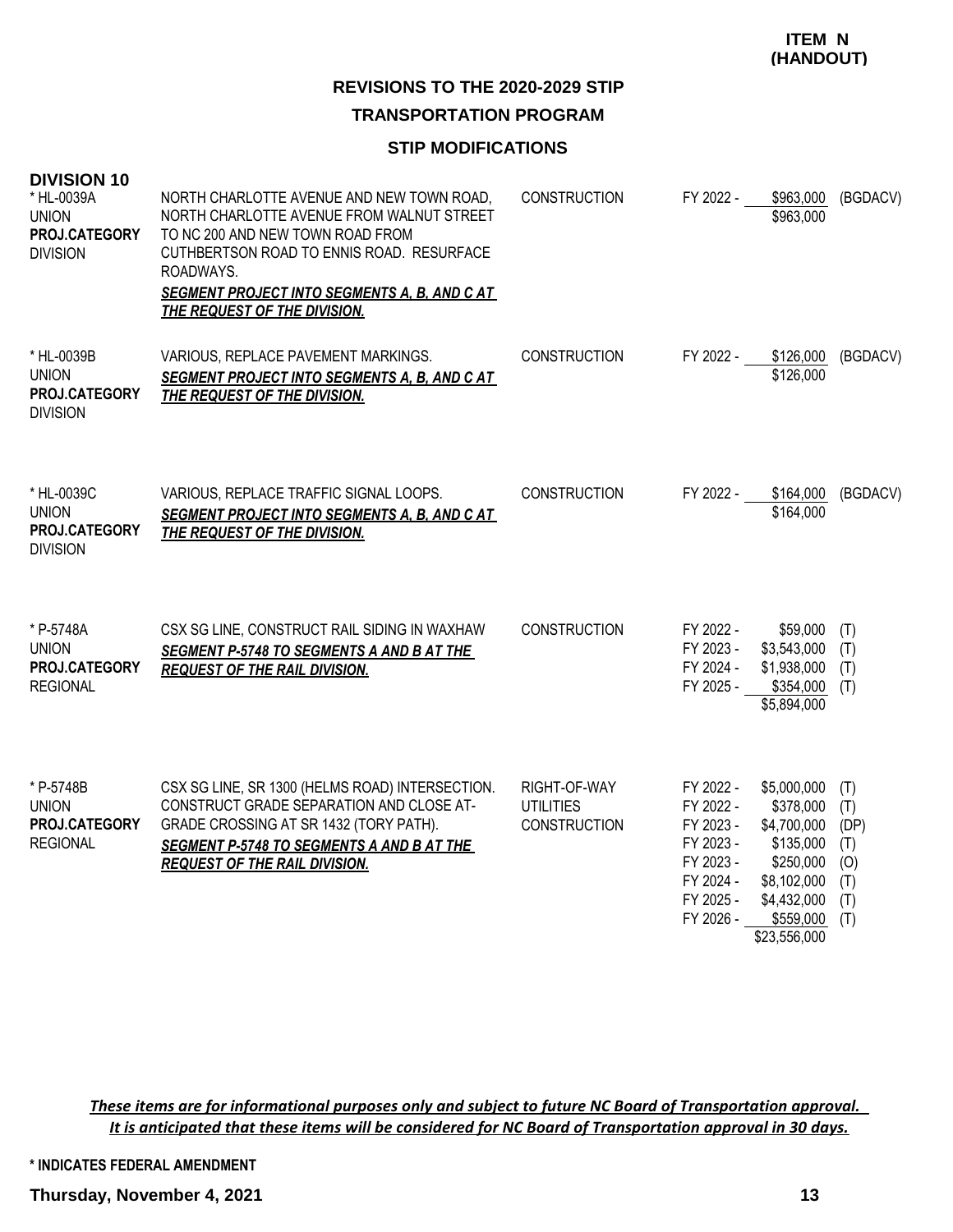### **STIP MODIFICATIONS**

| <b>DIVISION 10</b><br>P-5750A<br><b>ANSON</b><br>PROJ.CATEGORY<br><b>REGIONAL</b> | CSX SF LINE, CONSTRUCT SIDING EXTENSION IN<br>POLKTON.<br>SEGMENT P-5750 TO SEGMENTS A AND B AT THE<br><b>REQUEST OF THE RAIL DIVISION.</b>                                                                                                                                                                 | RIGHT-OF-WAY<br><b>CONSTRUCTION</b> | FY 2024 -<br>FY 2024 -<br>FY 2024 -<br>FY 2025 -<br>FY 2026 -                                        | \$600,000<br>\$3,200,000<br>\$3,279,000<br>\$3,279,000<br>\$3,279,000<br>\$13,637,000                             | (T)<br>(DP)<br>(T)<br>(T)<br>(T)                                       |
|-----------------------------------------------------------------------------------|-------------------------------------------------------------------------------------------------------------------------------------------------------------------------------------------------------------------------------------------------------------------------------------------------------------|-------------------------------------|------------------------------------------------------------------------------------------------------|-------------------------------------------------------------------------------------------------------------------|------------------------------------------------------------------------|
| P-5750B<br><b>ANSON</b><br>PROJ.CATEGORY<br><b>REGIONAL</b>                       | CSX SF LINE, SR 1469 (FREEDOM ROAD)<br>INTERSECTION. CONSTRUCT GRADE SEPARATION.<br>SEGMENT P-5750 TO SEGMENTS A AND B AT THE<br><b>REQUEST OF THE RAIL DIVISION.</b>                                                                                                                                       | <b>CONSTRUCTION</b>                 | FY 2026 -<br>FY 2027 -<br>FY 2028 -                                                                  | \$5,460,000<br>\$5,460,000<br>\$5,460,000<br>\$16,380,000                                                         | (T)<br>(T)<br>(T)                                                      |
| U-5008A<br><b>MECKLENBURG</b><br>PROJ.CATEGORY<br><b>TRANSITION</b>               | NORTH DAVIDSON STREET, CONSTRUCT SIDEWALK<br>FROM EAST 37TH STREET TO BEARWOOD AVENUE.<br>TO ALLOW ADDITIONAL TIME FOR PRELIMINARY<br><b>ENGINEERING, DELAY RIGHT-OF-WAY FROM FY 21 TO</b><br>FY 22.                                                                                                        | RIGHT-OF-WAY<br><b>CONSTRUCTION</b> | FY 2022 -<br>FY 2022 -<br>FY 2023 -                                                                  | \$1,000,000<br>\$774,000<br>\$426,000<br>\$2,200,000                                                              | (O)<br>(O)<br>(O)                                                      |
| U-5112<br><b>UNION</b><br>PROJ.CATEGORY<br><b>TRANSITION</b>                      | STALLINGS, SR 1364 (PLEASANT PLAINS ROAD) AT SR<br>1357 (POTTERS ROAD) IN STALLINGS. CONSTRUCT<br>INTERSECTION IMPROVEMENTS INCLUDING LEFT<br>TURN LANES AND MODIFICATION OF TRAFFIC SIGNAL.<br>TO ALLOW ADDITIONAL TIME FOR RIGHT-OF-WAY<br><b>ACQUISITION, DELAY CONSTRUCTION FROM FY 21 TO</b><br>FY 22. | <b>CONSTRUCTION</b>                 | FY 2022 -<br>FY 2022 -<br>FY 2022 -<br>FY 2022 -                                                     | \$1,600,000<br>\$500,000<br>\$1,657,000<br>\$814,000<br>\$4,571,000                                               | (CMAQ)<br>(HSIP)<br>(BGDA)<br>(L)                                      |
| U-6087<br><b>UNION</b><br>PROJ.CATEGORY<br><b>DIVISION</b>                        | WESLEY CHAPEL, POTTER ROAD AT WESLEY CHAPEL<br>ROAD. CONSTRUCT ROUNDABOUT.<br>TO ALLOW ADDITIONAL TIME FOR RIGHT-OF-WAY<br><b>ACQUISITION, DELAY CONSTRUCTION FROM FY 22 TO</b><br>FY 23.                                                                                                                   | <b>CONSTRUCTION</b>                 | FY 2023 -<br>FY 2023 -<br>FY 2023 -<br>FY 2023 -<br>FY 2024 -<br>FY 2024 -<br>FY 2024 -<br>FY 2024 - | \$370,000<br>\$166,000<br>\$65,000<br>\$108,000<br>\$636,000<br>\$96,000<br>\$254,000<br>\$185,000<br>\$1,880,000 | (CMAQ)<br>(BGDA)<br>(L)<br>(S(M))<br>(CMAQ)<br>(BGDA)<br>(L)<br>(S(M)) |

*These items are for informational purposes only and subject to future NC Board of Transportation approval. It is anticipated that these items will be considered for NC Board of Transportation approval in 30 days.*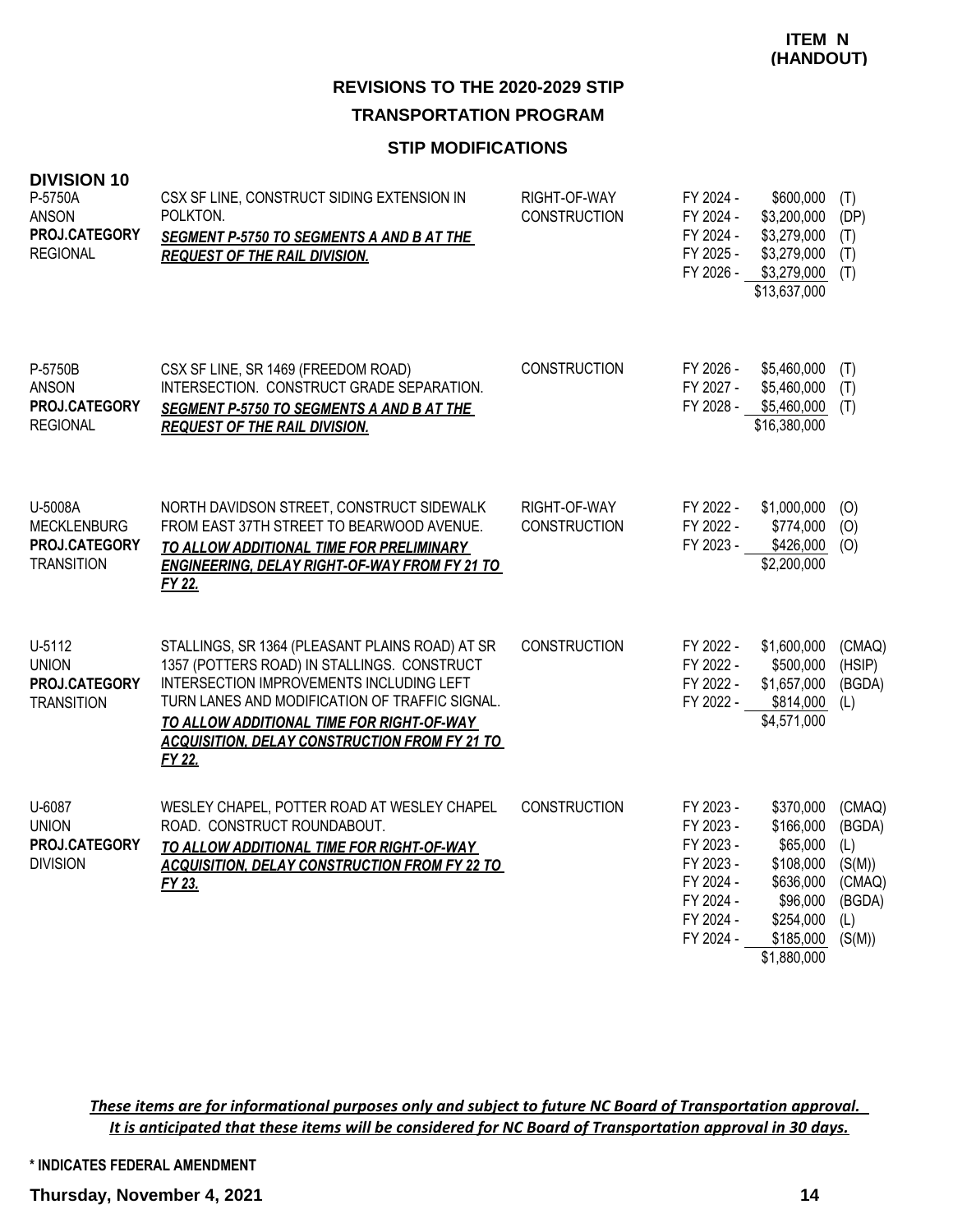#### **STIP MODIFICATIONS**

| <b>DIVISION 10</b><br>U-6088<br><b>UNION</b><br>PROJ.CATEGORY<br><b>DIVISION</b> | MARVIN, NEW TOWN ROAD AT MARVIN ROAD.<br>CONSTRUCT ROUNDABOUT.<br>TO ALLOW ADDITIONAL TIME FOR RIGHT-OF-WAY<br><b>ACQUISITION, DELAY CONSTRUCTION FROM FY 22 TO</b><br>FY 23.                                               | <b>CONSTRUCTION</b>                 | FY 2023 -<br>FY 2023 -<br>FY 2023 -<br>FY 2023 -<br>FY 2024 -<br>FY 2024 -<br>FY 2024 -<br>FY 2024 - | \$443,000<br>\$146,000<br>\$77,000<br>\$49,000<br>\$655,000<br>\$216,000<br>\$114,000<br>\$72,000<br>\$1,772,000 | (CMAQ)<br>(BGDA)<br>(L)<br>(S(M))<br>(CMAQ)<br>(BGDA)<br>(L)<br>(S(M)) |
|----------------------------------------------------------------------------------|-----------------------------------------------------------------------------------------------------------------------------------------------------------------------------------------------------------------------------|-------------------------------------|------------------------------------------------------------------------------------------------------|------------------------------------------------------------------------------------------------------------------|------------------------------------------------------------------------|
| U-6092<br><b>MECKLENBURG</b><br>PROJ.CATEGORY<br><b>DIVISION</b>                 | DAVIDSON, DAVIDSON-CONCORD ROAD AT ROBERT<br>WALKER DRIVE. CONSTRUCT ROUNDABOUT.<br>TO ALLOW ADDITIONAL TIME FOR PRELIMINARY<br><b>ENGINEERING, DELAY RIGHT-OF-WAY FROM FY 21 TO</b><br>FY 22.                              | RIGHT-OF-WAY<br><b>CONSTRUCTION</b> | FY 2022 -<br>FY 2022 -<br>FY 2023 -<br>FY 2023 -<br>FY 2024 -<br>FY 2024 -                           | \$120,000<br>\$30,000<br>\$540,000<br>\$135,000<br>\$426,000<br>\$107,000<br>\$1,358,000                         | (CMAQ)<br>(L)<br>(CMAQ)<br>(L)<br>(CMAQ)<br>(L)                        |
| <b>DIVISION 11</b><br>EB-5806<br>CALDWELL<br>PROJ.CATEGORY<br><b>DIVISION</b>    | LENOIR, HOSPITAL AVENUE, HARPER AVENUE TO US<br>321 (BLOWING ROCK BOULEVARD). CONSTRUCT<br>SIDEWALK.<br>TO ALLOW ADDITIONAL TIME FOR RIGHT-OF-WAY<br><b>ACQUISITION, DELAY CONSTRUCTION FROM FY 21 TO</b><br>FY 22.         | <b>CONSTRUCTION</b>                 | FY 2022 -<br>FY 2022 -<br>FY 2022 -                                                                  | \$675,000<br>\$125,000<br>\$200,000<br>\$1,000,000                                                               | (BGDA)<br>(TADA)<br>(L)                                                |
| EB-5924<br><b>WATAUGA</b><br>PROJ.CATEGORY<br><b>EXEMPT</b>                      | TOWN OF BLOWING ROCK, MIDDLE FORK GREENWAY,<br>SECTION 1. CONSTRUCT GREENWAY. NC FLAP<br>BLOWING ROCK 321(1).<br>TO ALLOW ADDITIONAL TIME FOR PRELIMINARY<br><b>ENGINEERING, DELAY RIGHT-OF-WAY FROM FY 21 TO</b><br>FY 22. | RIGHT-OF-WAY<br><b>CONSTRUCTION</b> | FY 2022 -<br>FY 2022 -<br>FY 2022 -<br>FY 2022 -<br>FY 2022 -                                        | \$73,000<br>\$17,000<br>\$1,624,000<br>\$245,000<br>\$145,000<br>\$2,104,000                                     | (FLAP)<br>(L)<br>(FLAP)<br>(L)<br>(S(M))                               |
| <b>HS-2011C</b><br><b>AVERY</b><br>PROJ.CATEGORY<br><b>DIVISION</b>              | SR 1511 (ROSEBORO ROAD), INSTALL SHOULDER<br>GUARDRAIL.<br>TO ALLOW ADDITIONAL TIME FOR PRELIMINARY<br><b>ENGINEERING, DELAY CONSTRUCTION FROM FY 21</b><br><b>TO FY 22.</b>                                                | <b>CONSTRUCTION</b>                 | FY 2022 -                                                                                            | \$7,000<br>\$7,000                                                                                               | (HSIP)                                                                 |

*These items are for informational purposes only and subject to future NC Board of Transportation approval. It is anticipated that these items will be considered for NC Board of Transportation approval in 30 days.*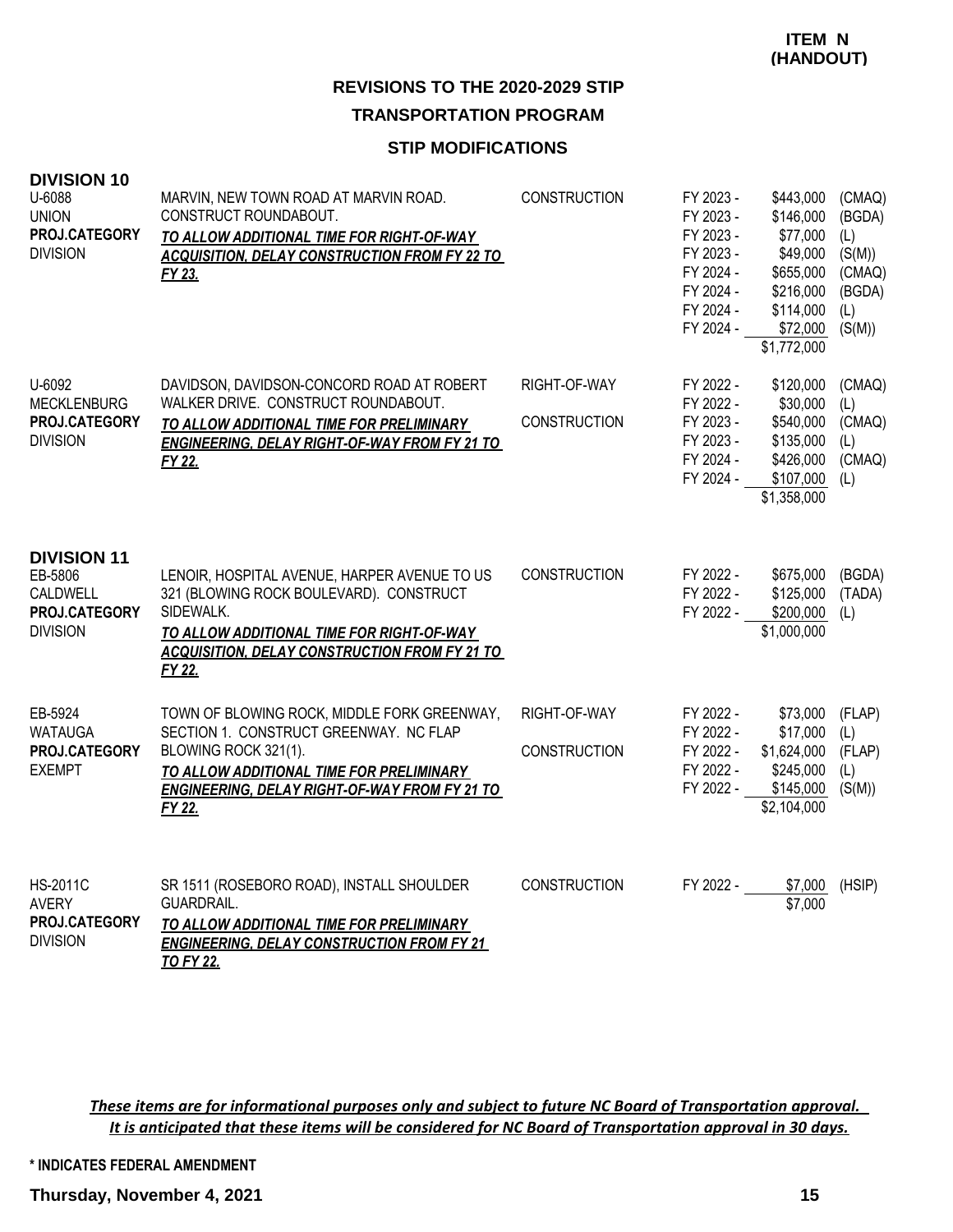#### **STIP MODIFICATIONS**

| <b>DIVISION 12</b><br>B-5961<br><b>GASTON</b><br>PROJ.CATEGORY<br><b>DIVISION</b>       | SR 1421 (MARYS GROVE ROAD), REPLACE BRIDGE<br>350097 OVER UT OF MUDDY FORK CREEK.<br>TO ALLOW ADDITIONAL TIME FOR RIGHT-OF-WAY.<br><b>DELAY CONSTRUCTION FROM FY 22 TO FY 23.</b>                                                                                                                                                                                | <b>CONSTRUCTION</b>                                       | FY 2023 -<br>FY 2024 -                                                     | \$469,000<br>\$206,000<br>\$675,000                                                 | (BGOFF)<br>(BGOFF)                              |
|-----------------------------------------------------------------------------------------|------------------------------------------------------------------------------------------------------------------------------------------------------------------------------------------------------------------------------------------------------------------------------------------------------------------------------------------------------------------|-----------------------------------------------------------|----------------------------------------------------------------------------|-------------------------------------------------------------------------------------|-------------------------------------------------|
| C-5704<br><b>GASTON</b><br>PROJ.CATEGORY<br><b>EXEMPT</b>                               | CRAMERTON- MCADENVILLE GREENWAY<br>CONNECTOR, CONSTRUCT GREENWAY CONNECTING<br>PAVED TRAIL AT SOUTH FORK VILLAGE IN<br>CRAMERTON TO RIVERSIDE DRIVE IN MCADENVILLE,<br>FOLLOWING SOUTH FORK OF CATAWBA RIVER.<br>TO ALLOW ADDITIONAL TIME FOR PRELIMINARY<br><b>ENGINEERING, DELAY RIGHT-OF-WAY FROM FY 22 TO</b><br>FY 23 AND CONSTRUCTION FROM FY 22 TO FY 23. | <b>ENGINEERING</b><br>RIGHT-OF-WAY<br><b>CONSTRUCTION</b> | FY 2022 -<br>FY 2022 -<br>FY 2023 -<br>FY 2023 -<br>FY 2023 -<br>FY 2023 - | \$78,000<br>\$20,000<br>\$41,000<br>\$10,000<br>\$321,000<br>\$332,000<br>\$802,000 | (CMAQ)<br>(L)<br>(CMAQ)<br>(L)<br>(CMAQ)<br>(L) |
| R-5711<br><b>IREDELL</b><br>PROJ.CATEGORY<br><b>REGIONAL</b>                            | US 21, INTERSECTION OF US 21 AND SR 2375<br>(HOUSTON ROAD)/SR 1312 (FLOWER HOUSE ROAD).<br><b>REALIGN AND SIGNALIZE.</b><br>TO ALLOW ADDITIONAL TIME FOR PRELIMINARY<br><b>ENGINEERING, DELAY CONSTRUCTION FROM FY 23</b><br><b>TO FY 25.</b>                                                                                                                    | <b>CONSTRUCTION</b>                                       | FY 2025 -                                                                  | \$30,000<br>FY 2026 - \$2,920,000<br>\$2,950,000                                    | (T)<br>(T)                                      |
| <b>DIVISION 13</b><br>*B-5876<br><b>RUTHERFORD</b><br>PROJ.CATEGORY<br><b>STATEWIDE</b> | US 74, REPLACE BRIDGE 800083 AND BRIDGE 800084<br>OVER SECOND BROAD RIVER.<br><b>ACCELERATE CONSTRUCTION FROM FY 27 TO FY 23</b><br>AT THE REQUEST OF THE STRUCTURES<br><b>MANAGEMENT UNIT.</b>                                                                                                                                                                  | <b>CONSTRUCTION</b>                                       | FY 2023 -<br>FY 2024 -<br>FY 2025 -                                        | \$3,509,000<br>\$4,680,000<br>\$1,611,000<br>\$9,800,000                            | (BGLT5)<br>(BGLT5)<br>(BGLT5)                   |
| *B-5989<br><b>MADISON</b><br>PROJ.CATEGORY<br><b>DIVISION</b>                           | SR 1395, REPLACE BRIDGE 560071 OVER BIG LAUREL<br>CREEK.<br><b>ACCELERATE RIGHT-OF-WAY FROM FY 23 TO FY 22.</b><br>AND CONSTRUCTION FROM FY 24 TO FY 23, AT THE<br><b>REQUEST OF THE STRUCTURES MANAGEMENT UNIT.</b>                                                                                                                                             | RIGHT-OF-WAY<br><b>UTILITIES</b><br><b>CONSTRUCTION</b>   | FY 2022 -<br>FY 2023 -<br>FY 2023 -<br>FY 2024 -                           | \$13,000<br>\$130,000<br>\$1,454,000<br>\$1,146,000<br>\$2,743,000                  | (BGOFF)<br>(BGOFF)<br>(BGOFF)<br>(BGOFF)        |

*These items are for informational purposes only and subject to future NC Board of Transportation approval. It is anticipated that these items will be considered for NC Board of Transportation approval in 30 days.*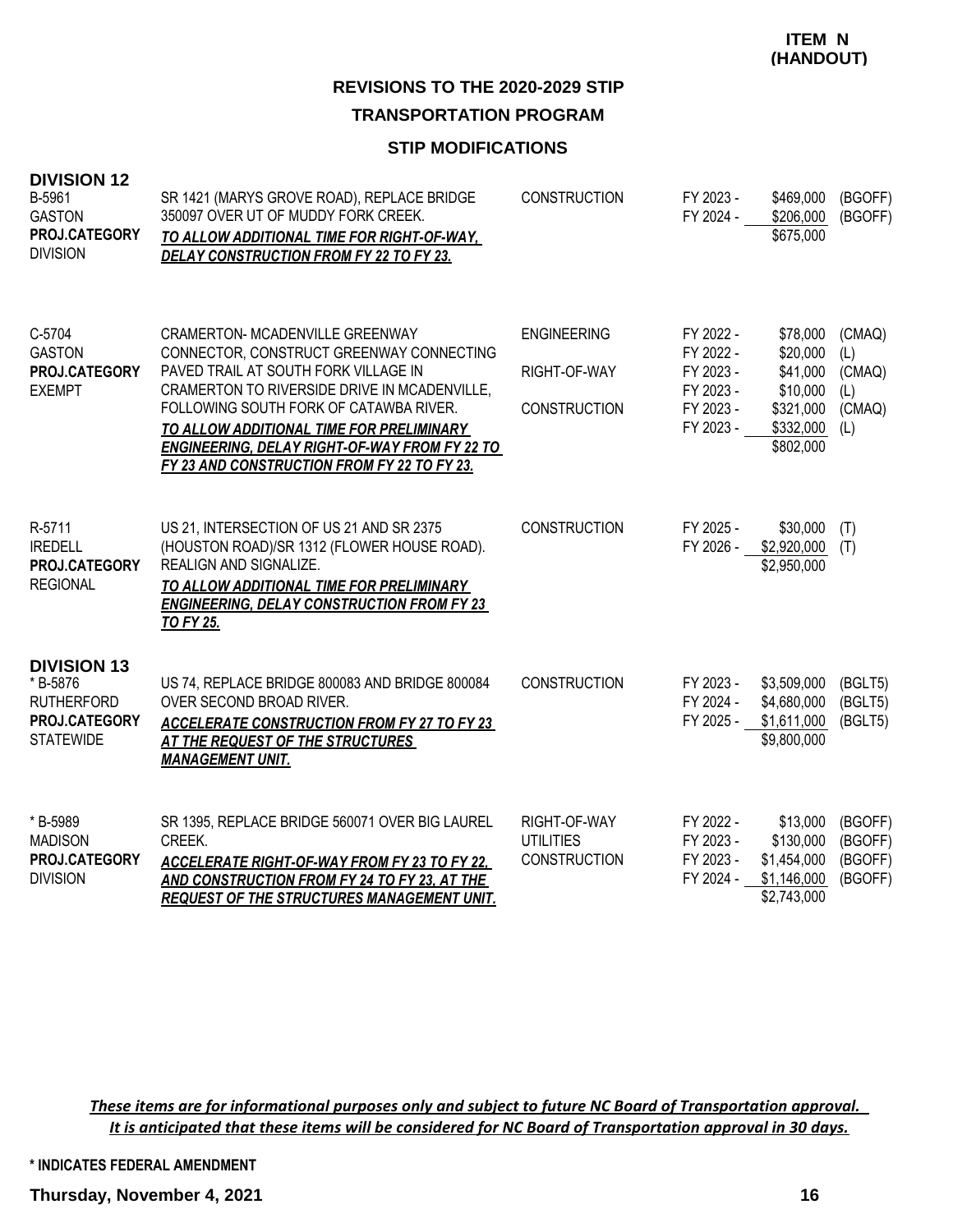### **STIP MODIFICATIONS**

| <b>DIVISION 13</b><br>*B-6047<br><b>RUTHERFORD</b><br>PROJ.CATEGORY<br><b>DIVISION</b> | SR 2125 (HARRIS HENRIETTA ROAD), REPLACE<br>BRIDGE 800145 OVER FLOYDS CREEK.<br>TO ALLOW ADDITIONAL TIME FOR PRELIMINARY<br><b>ENGINEERING, DELAY RIGHT-OF-WAY FROM FY 22 TO</b><br>FY 23, AND CONSTRUCTION FROM FY 23 TO FY 24.                                             | RIGHT-OF-WAY<br><b>CONSTRUCTION</b> | FY 2023 -<br>FY 2024 -<br>FY 2025 -                           | \$210,000<br>\$1,325,000<br>\$775,000<br>\$2,310,000                            | (BGOFF)<br>(BGOFF)<br>(BGOFF)             |
|----------------------------------------------------------------------------------------|------------------------------------------------------------------------------------------------------------------------------------------------------------------------------------------------------------------------------------------------------------------------------|-------------------------------------|---------------------------------------------------------------|---------------------------------------------------------------------------------|-------------------------------------------|
| BL-0005<br><b>BUNCOMBE</b><br><b>PROJ.CATEGORY</b><br><b>DIVISION</b>                  | NC 251/ SR 1781 (BROADWAY STREET), CONSTRUCT<br>PEDESTRIAN IMPROVEMENTS FROM US 19/23<br>NORTHBOUND EXIT RAMP TO NORTH OF SR 1477<br>(RIVERSIDE DRIVE).<br>TO ALLOW ADDITIONAL TIME FOR PRELIMINARY<br><b>ENGINEERING, DELAY CONSTRUCTION FROM FY 21</b><br><b>TO FY 22.</b> | <b>CONSTRUCTION</b>                 | FY 2022 -<br>FY 2022 -<br>FY 2023 -<br>FY 2023 -              | \$3,000<br>\$1,000<br>\$256,000<br>\$64,000<br>\$324,000                        | (BGDA)<br>(S(M))<br>(BGDA)<br>(S(M))      |
| EB-5774<br><b>BUNCOMBE</b><br>PROJ.CATEGORY<br><b>DIVISION</b>                         | NC 251 (RIVERSIDE DRIVE) MULTI-USE PATH, US<br>19/23/70 (EXIT 25) TO US 25. CONSTRUCT MULTI-USE<br>PATH VIA BEAVERDAM CREEK.<br>TO ALLOW ADDITIONAL TIME FOR PRELIMINARY<br><b>ENGINEERING, DELAY RIGHT-OF-WAY FROM 22 TO 23,</b><br>AND CONSTRUCTION FROM FY 22 TO FY 23.   | RIGHT-OF-WAY<br><b>CONSTRUCTION</b> | FY 2023 -<br>FY 2023 -<br>FY 2023 -<br>FY 2023 -<br>FY 2023 - | \$176,000<br>\$44,000<br>\$2,000,000<br>\$1,824,000<br>\$956,000<br>\$5,000,000 | (BGDA)<br>(L)<br>(BGANY)<br>(BGDA)<br>(L) |
| EB-5830<br><b>BUNCOMBE</b><br>PROJ.CATEGORY<br><b>DIVISION</b>                         | ASHEVILLE, LEXINGTON AVENUE, PATTON AVENUE TO<br>SOUTHSIDE AVENUE. IMPROVE BICYCLE AND<br>PEDESTRIAN INFRASTRUCTURE.<br>TO REFLECT CURRENT SCHEDULE, DELAY<br><b>PRELIMINARY ENGINEERING FROM FY 20 TO FY 22.</b>                                                            | <b>ENGINEERING</b>                  | FY 2022 -<br>FY 2022 -                                        | \$540,000<br>\$135,000<br>\$675,000                                             | (BGDA)<br>(L)                             |
| EB-5831<br><b>BUNCOMBE</b><br>PROJ.CATEGORY<br><b>DIVISION</b>                         | ASHEVILLE, COXE AVENUE, PATTON AVENUE TO<br>SHORT COXE AVENUE. IMPROVE BICYCLE AND<br>PEDESTRIAN INFRASTRUCTURE.<br>TO REFLECT CURRENT SCHEDULE, DELAY<br><b>PRELIMINARY ENGINEERING FROM FY 20 TO FY 22.</b>                                                                | <b>ENGINEERING</b>                  | FY 2022 -<br>FY 2022 -                                        | \$420,000<br>\$105,000<br>\$525,000                                             | (BGDA)<br>(L)                             |
| EB-5944<br><b>BUNCOMBE</b><br><b>PROJ.CATEGORY</b><br><b>DIVISION</b>                  | ASHEVILLE, JOHNSTON BOULEVARD, PATTON AVENUE<br>TO IONA CIRCLE. CONSTRUCT SIDEWALKS.<br>TO ALLOW ADDITIONAL TIME FOR PRELIMINARY<br><b>ENGINEERING, DELAY CONSTRUCTION FROM FY 21</b><br>TO FY 22.                                                                           | <b>CONSTRUCTION</b>                 | FY 2022 -<br>FY 2022 -                                        | \$1,880,000<br>$$470,000$ (L)<br>\$2,350,000                                    | (BGDA)                                    |

*These items are for informational purposes only and subject to future NC Board of Transportation approval. It is anticipated that these items will be considered for NC Board of Transportation approval in 30 days.*

**\* INDICATES FEDERAL AMENDMENT**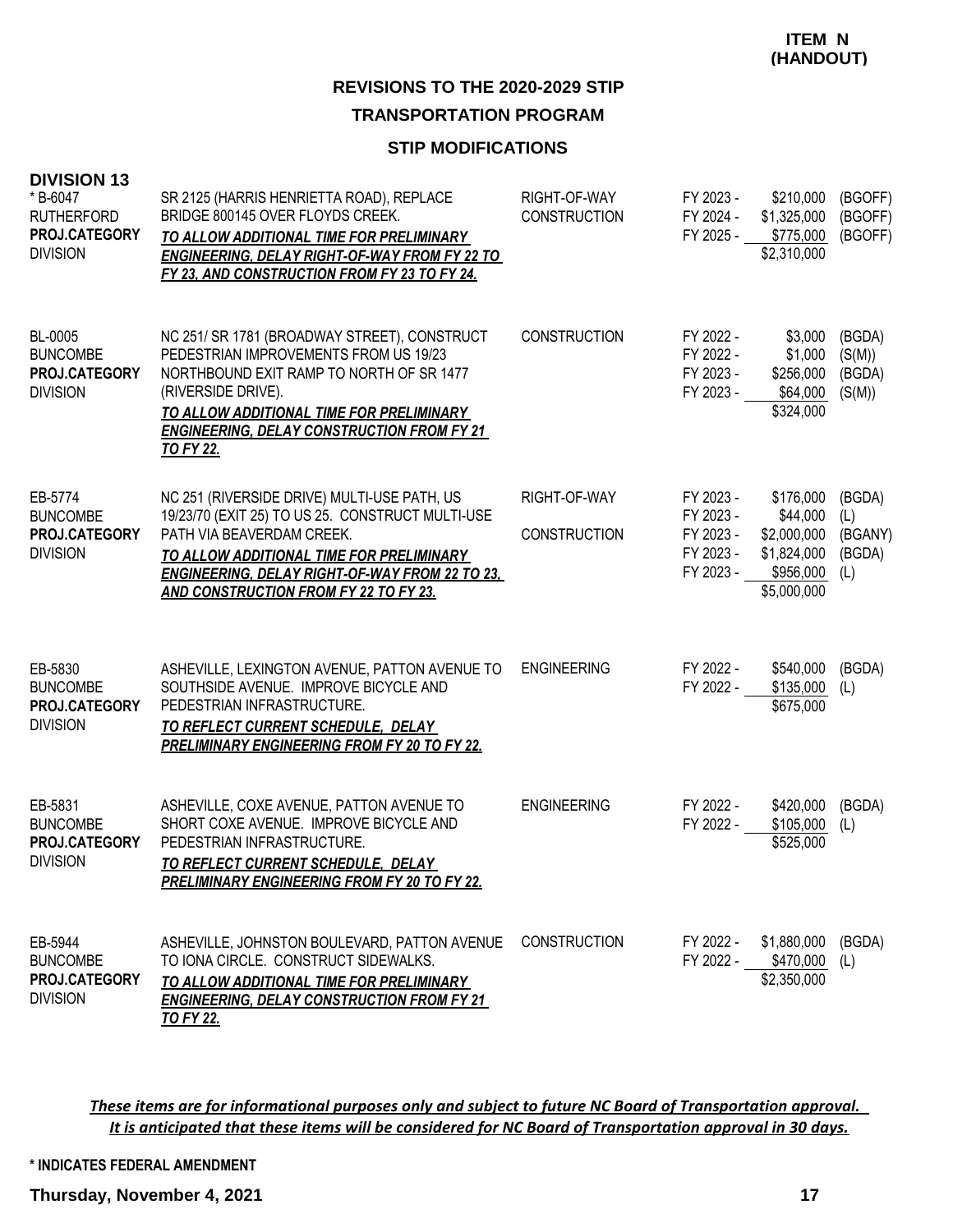### **REVISIONS TO THE 2020-2029 STIP TRANSPORTATION PROGRAM**

### **STIP MODIFICATIONS**

| <b>DIVISION 13</b><br>EB-5948<br><b>BUNCOMBE</b><br>PROJ.CATEGORY<br><b>DIVISION</b> | ASHEVILLE, ONTEORA BOULEVARD, LINCOLN AVENUE<br>TO RALEIGH ROAD. CONSTRUCT SIDEWALKS.<br>TO ALLOW ADDITIONAL TIME FOR PRELIMINARY<br><b>ENGINEERING, DELAY CONSTRUCTION FROM FY 21</b><br><b>TO FY 22.</b>                                                                                 | <b>CONSTRUCTION</b>                       | FY 2022 -<br>FY 2022 -                                                     | \$912,000<br>\$228,000<br>\$1,140,000                                                                 | (BGDA)<br>(L)                 |
|--------------------------------------------------------------------------------------|--------------------------------------------------------------------------------------------------------------------------------------------------------------------------------------------------------------------------------------------------------------------------------------------|-------------------------------------------|----------------------------------------------------------------------------|-------------------------------------------------------------------------------------------------------|-------------------------------|
| * I-5889B<br><b>BUNCOMBE</b><br>PROJ.CATEGORY<br><b>STATEWIDE</b>                    | I-40, MILE MARKER 45.25 TO MILE MARKER 50.<br>REHABILITATE PAVEMENT AND PRESERVE BRIDGES<br>100352, 100356, 100344, 100347, 100339, AND 100334.<br><b>MODIFY SCOPE OF WORK AT THE REQUEST OF THE</b><br><b>DIVISION. COST INCREASE EXCEEDING \$2 MILLION</b><br><b>AND 25% THRESHOLDS.</b> | <b>CONSTRUCTION</b>                       | FY 2022 -<br>FY 2023 -                                                     | \$204,000<br>\$13,457,000<br>FY 2024 - \$6,749,000<br>\$20,410,000                                    | (NHPIM)<br>(NHPIM)<br>(NHPIM) |
| TA-6723<br>YANCEY<br>PROJ.CATEGORY<br><b>DIVISION</b>                                | YANCEY COUNTY TRANSPORTATION AUTHORITY,<br>CONSTRUCT OFFICE / TRAINING / MAINTENANCE<br>FACILITY.<br>TO REFLECT CURRENT SCHEDULE, DELAY<br><b>PRELIMINARY ENGINEERING FROM FY 21 TO FY 22</b><br><b>AND CONSTRUCTION FROM FY 22 TO FY 23.</b>                                              | <b>ENGINEERING</b><br><b>CONSTRUCTION</b> | FY 2022 -<br>FY 2022 -<br>FY 2023 -<br>FY 2023 -                           | \$100,000<br>\$25,000<br>\$675,000<br>\$75,000<br>\$875,000                                           | (T)<br>(L)<br>(T)<br>(L)      |
| U-5190<br><b>BUNCOMBE</b><br>PROJ.CATEGORY<br><b>TRANSITION</b>                      | NEW LEICESTER HIGHWAY, NEW LEICESTER<br>HIGHWAY, CITY LIMITS TO PATTON AVENUE IN<br>ASHEVILLE. CONSTRUCT SIDEWALK.<br>TO ALLOW ADDITIONAL TIME FOR RIGHT-OF-WAY,<br><b>DELAY CONSTRUCTION FROM FY 21 TO FY 22.</b>                                                                         | <b>CONSTRUCTION</b>                       | FY 2022 -<br>FY 2022 -<br>FY 2022 -                                        | \$2,199,000<br>\$459,000<br>\$664,000<br>\$3,322,000                                                  | (BGANY)<br>(BGDA)<br>(L)      |
| U-6251A<br><b>BUNCOMBE</b><br>PROJ.CATEGORY<br><b>EXEMPT</b>                         | NEW ROUTE - ENKA HERITAGE ROAD, US 19/23<br>(SMOKEY PARK HIGHWAY) TO WALKOFF WAY.<br>CONSTRUCT ACCESS ROAD ON NEW LOCATION.<br>TO ALLOW ADDITIONAL TIME FOR PRELIMINARY<br><b>ENGINEERING, DELAY CONSTRUCTION FROM FY 21</b><br><u>TO FY 22.</u>                                           | <b>CONSTRUCTION</b>                       | FY 2022 -<br>FY 2022 -<br>FY 2023 -<br>FY 2023 -<br>FY 2024 -<br>FY 2024 - | \$18,000<br>\$10,000<br>\$1,287,000 (APD)<br>\$735,000<br>\$445,000 (APD)<br>\$255,000<br>\$2,750,000 | (APD)<br>(L)<br>(L)<br>(L)    |
| U-6251B<br><b>BUNCOMBE</b><br>PROJ.CATEGORY<br><b>EXEMPT</b>                         | US 19/23 (SMOKEY PARK HIGHWAY), ENKA HERITAGE<br>ROAD INTERSECTION. CONSTRUCT FINAL<br>INTERSECTION IMPROVEMENTS.<br>TO ALLOW ADDITIONAL TIME FOR PRELIMINARY<br><b>ENGINEERING, DELAY RIGHT-OF-WAY FROM FY 21 TO</b><br>FY 22.                                                            | RIGHT-OF-WAY<br><b>CONSTRUCTION</b>       | FY 2022 -<br>FY 2022 -<br>FY 2022 -<br>FY 2022 -                           | \$900,000<br>\$200,000<br>\$400,000<br>\$35,000<br>\$1,535,000                                        | (APD)<br>(HF)<br>(APD)<br>(L) |

*These items are for informational purposes only and subject to future NC Board of Transportation approval. It is anticipated that these items will be considered for NC Board of Transportation approval in 30 days.*

**\* INDICATES FEDERAL AMENDMENT**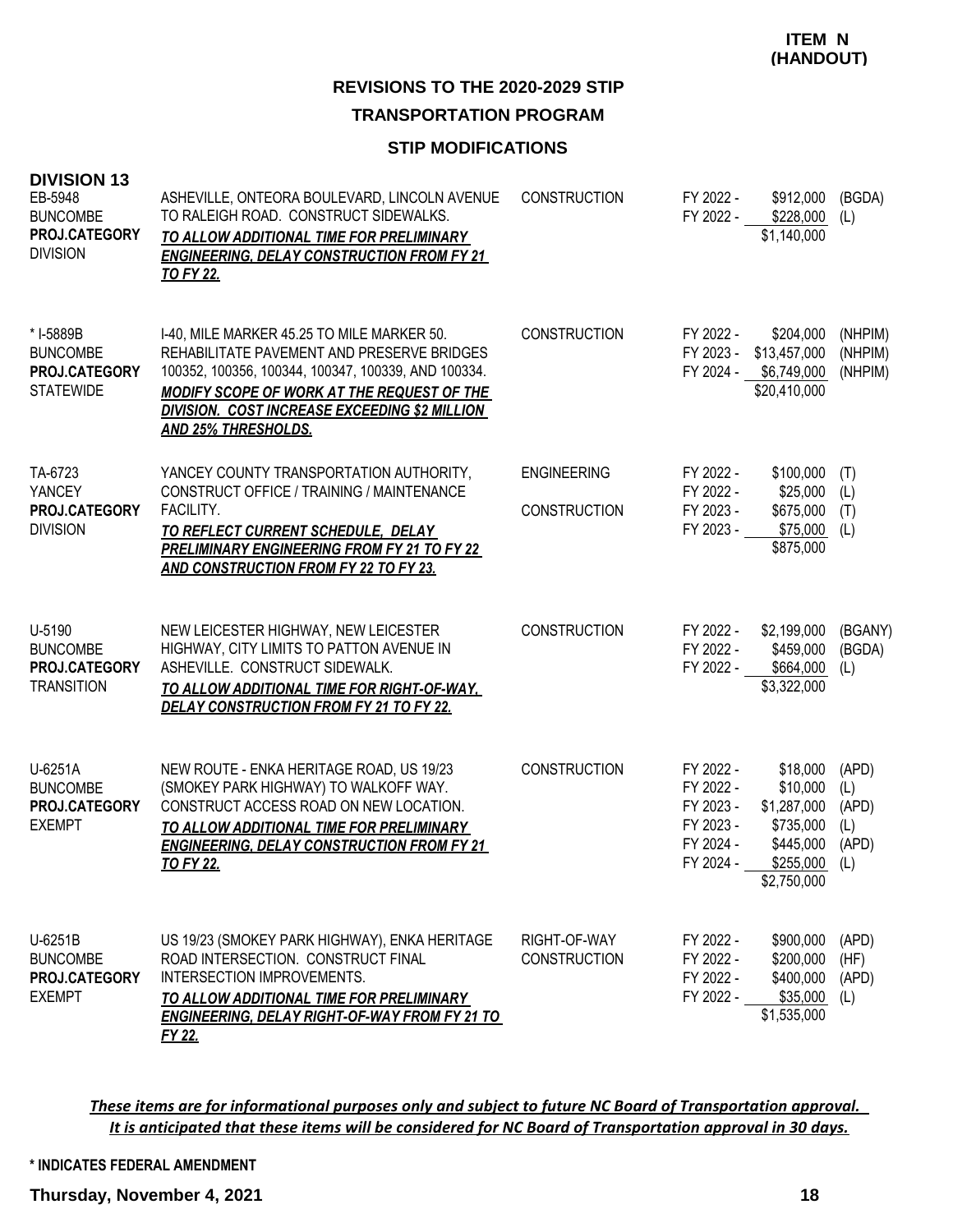### **STIP MODIFICATIONS**

| <b>DIVISION 14</b><br>AV-5850<br><b>MACON</b><br>PROJ.CATEGORY<br><b>DIVISION</b> | MACON COUNTY AIRPORT, EXTEND RUNWAY.<br>TO REFLECT CURRENT SCHEDULE, DELAY RIGHT-OF-<br>WAY FROM FY 28 TO FY 29.                                                                                                                                      | RIGHT-OF-WAY<br><b>CONSTRUCTION</b> | FY 2029 -<br>FY 2029 - | \$166,000<br>\$4,834,000<br>\$5,000,000 | (T)<br>(T)       |
|-----------------------------------------------------------------------------------|-------------------------------------------------------------------------------------------------------------------------------------------------------------------------------------------------------------------------------------------------------|-------------------------------------|------------------------|-----------------------------------------|------------------|
| HA-0004<br><b>MACON</b><br>PROJ.CATEGORY<br><b>EXEMPT</b>                         | US 441, SR 1515 (HYATT ROAD) INTERSECTION.<br>CONSTRUCT INTERSECTION IMPROVEMENTS AND<br>RIGHT-IN/RIGHT-OUT AT INGLES DEVELOPMENT SITE.<br>TO ALLOW ADDITIONAL TIME FOR PRELIMINARY<br><b>ENGINEERING, DELAY CONSTRUCTION FROM FY 21</b><br>TO FY 22. | <b>CONSTRUCTION</b>                 | FY 2022 -              | \$1,500,000<br>\$1,500,000              | (APD)            |
| <b>HS-2014B</b><br><b>JACKSON</b><br>PROJ.CATEGORY<br><b>DIVISION</b>             | SR 1157 (CULLOWHEE MOUNTAIN ROAD), INSTALL<br>GUARDRAIL FROM MILEPOST 2.6 TO 6.6, NEAR<br>CULLOWHEE.<br>TO ALLOW ADDITIONAL TIME FOR PRELIMINARY<br><b>ENGINEERING, DELAY CONSTRUCTION FROM FY 21</b><br>TO FY 22.                                    | <b>CONSTRUCTION</b>                 | FY 2022 -<br>FY 2023 - | \$1,000<br>\$139,000<br>\$140,000       | (HSIP)<br>(HSIP) |
| TU-0010<br><b>HENDERSON</b><br>PROJ.CATEGORY<br>PUBLIC TRANS                      | APPLE COUNTRY TRANSIT, PROGRAM SUPPORT.<br><b>ADD FUNDING FROM PREVIOUS YEARS ALLOCATION</b><br>TO FY 22 AT THE REQUEST OF THE MPO.                                                                                                                   | <b>PLANNING</b>                     | FY 2022 -<br>FY 2022 - | \$120,000<br>\$480,000<br>\$600,000     | (L)<br>(5307)    |

#### **STIP DELETIONS**

| <b>DIVISION 7</b><br>* B-5723<br><b>GUILFORD</b><br><b>PROJ.CATEGORY</b><br><b>DIVISION</b> | SR 1158 (JACKSON LAKE ROAD), REPLACE BRIDGE<br>400054 OVER RICHLAND CREEK IN HIGH POINT.<br>DELETE AT THE REQUEST OF THE STRUCTURES<br><b>MANAGEMENT UNIT. PROJECT TO BE FUNDED</b><br>UNDER THE STATE BRIDGE PROGRAM. | RIGHT-OF-WAY<br><b>CONSTRUCTION</b> | FY 2024 -<br>FY 2025 - | \$280,000<br>\$2,800,000<br>\$3,080,000 | (BGOFF)<br>(BGOFF) |
|---------------------------------------------------------------------------------------------|------------------------------------------------------------------------------------------------------------------------------------------------------------------------------------------------------------------------|-------------------------------------|------------------------|-----------------------------------------|--------------------|
| * B-5725<br>CASWELL<br><b>PROJ.CATEGORY</b><br><b>DIVISION</b>                              | SR 1710 (GRIERS CHURCH ROAD), REPLACE BRIDGE<br>160007 OVER HYCO CREEK.<br>DELETE AT THE REQUEST OF THE STRUCTURES<br><b>MANAGEMENT UNIT. PROJECT TO BE FUNDED</b><br>UNDER THE STATE BRIDGE PROGRAM.                  | RIGHT-OF-WAY<br><b>CONSTRUCTION</b> | FY 2024 -<br>FY 2026 - | \$290,000<br>\$2,900,000<br>\$3,190,000 | (BGOFF)<br>(BGOFF) |

*These items are for informational purposes only and subject to future NC Board of Transportation approval. It is anticipated that these items will be considered for NC Board of Transportation approval in 30 days.*

**\* INDICATES FEDERAL AMENDMENT**